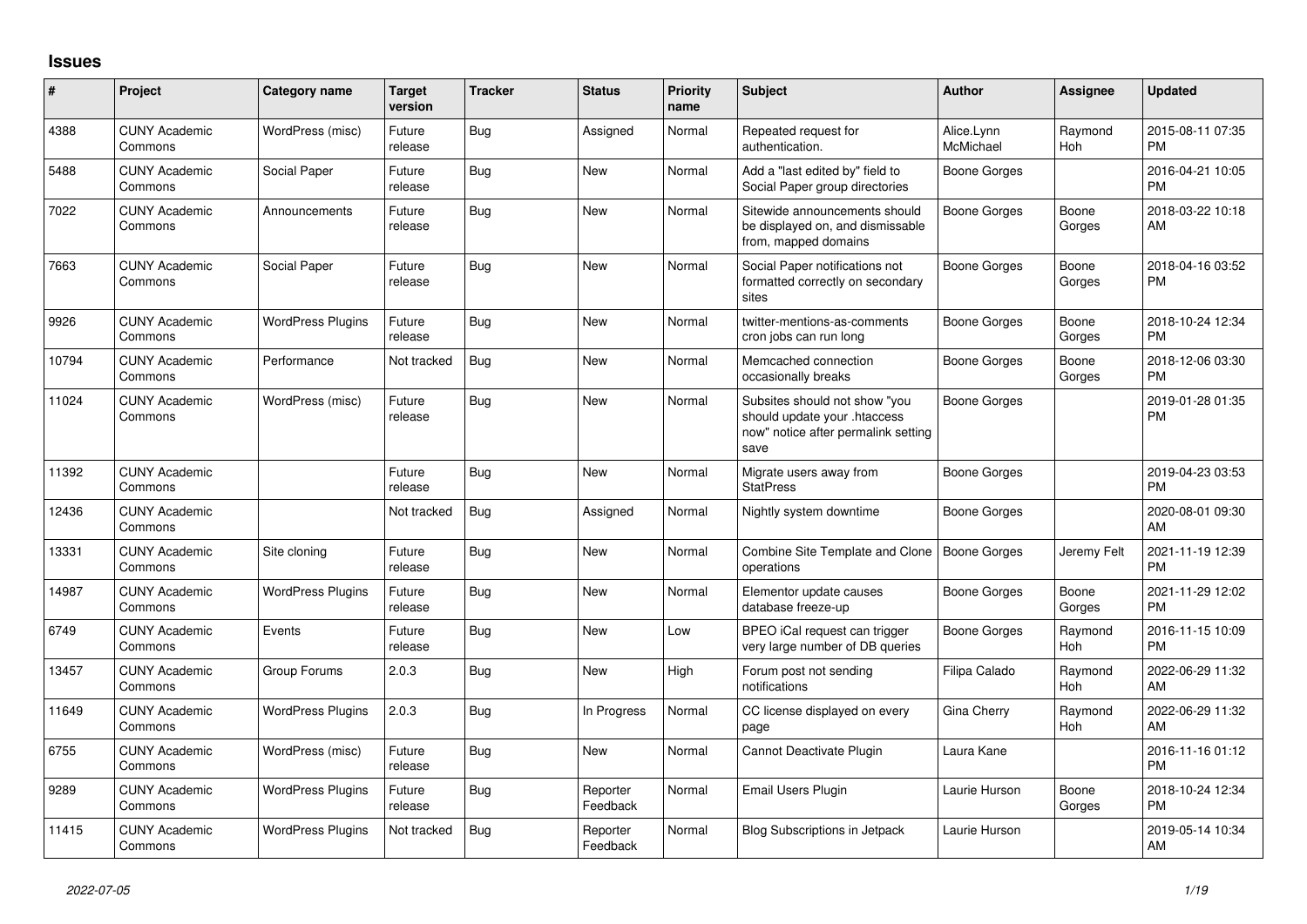| #     | Project                         | <b>Category name</b>       | <b>Target</b><br>version | <b>Tracker</b> | <b>Status</b>        | Priority<br>name | <b>Subject</b>                                                                                | Author        | <b>Assignee</b>     | <b>Updated</b>                |
|-------|---------------------------------|----------------------------|--------------------------|----------------|----------------------|------------------|-----------------------------------------------------------------------------------------------|---------------|---------------------|-------------------------------|
| 11879 | <b>CUNY Academic</b><br>Commons |                            | Not tracked              | <b>Bug</b>     | <b>New</b>           | Normal           | Hypothesis comments appearing<br>on multiple, different pdfs across<br>blogs                  | Laurie Hurson | Laurie Hurson       | 2019-09-19 02:39<br><b>PM</b> |
| 12438 | <b>CUNY Academic</b><br>Commons | Courses                    | Not tracked              | Bug            | <b>New</b>           | Normal           | Site appearing twice                                                                          | Laurie Hurson | Boone<br>Gorges     | 2020-02-18 01:34<br><b>PM</b> |
| 14936 | <b>CUNY Academic</b><br>Commons |                            |                          | <b>Bug</b>     | New                  | Normal           | Commons websites blocked by<br>SPS campus network                                             | Laurie Hurson |                     | 2021-11-03 03:57<br><b>PM</b> |
| 14940 | <b>CUNY Academic</b><br>Commons |                            |                          | <b>Bug</b>     | <b>New</b>           | Normal           | Discrepancy between Commons<br>profile "sites" and actual # of sites                          | Laurie Hurson |                     | 2021-11-08 11:09<br>AM        |
| 15757 | <b>CUNY Academic</b><br>Commons |                            |                          | <b>Bug</b>     | <b>New</b>           | Normal           | Members # do not match                                                                        | Laurie Hurson |                     | 2022-03-30 04:52<br><b>PM</b> |
| 16199 | <b>CUNY Academic</b><br>Commons | Directories                | 2.0.3                    | <b>Bug</b>     | <b>New</b>           | Normal           | Removed "Semester" Filter from<br><b>Courses Directory</b>                                    | Laurie Hurson | Boone<br>Gorges     | 2022-06-29 11:32<br>AM        |
| 9060  | <b>CUNY Academic</b><br>Commons | Commons In A Box           | Not tracked              | <b>Bug</b>     | Hold                 | Normal           | Problems with CBox image library<br>/ upload                                                  | Lisa Rhody    | Raymond<br>Hoh      | 2018-01-10 03:26<br><b>PM</b> |
| 6644  | <b>CUNY Academic</b><br>Commons |                            | Not tracked              | <b>Bug</b>     | Reporter<br>Feedback | High             | White Screen at Login Pge                                                                     | Luke Waltzer  | Raymond<br>Hoh      | 2016-11-21 10:34<br><b>PM</b> |
| 5268  | <b>CUNY Academic</b><br>Commons | Group Forums               | Future<br>release        | <b>Bug</b>     | Assigned             | Normal           | Long-time to post to multiple<br>groups                                                       | Luke Waltzer  | Daniel Jones        | 2016-09-07 06:31<br><b>PM</b> |
| 5317  | <b>CUNY Academic</b><br>Commons | Group Blogs                | Not tracked              | Bug            | Reporter<br>Feedback | Normal           | Notifications of New Post Didn't<br>Come                                                      | Luke Waltzer  | Samantha<br>Raddatz | 2016-03-21 10:41<br><b>PM</b> |
| 7928  | <b>CUNY Academic</b><br>Commons | Group Forums               | Not tracked              | <b>Bug</b>     | New                  | Normal           | Duplicate Forum post                                                                          | Luke Waltzer  | Raymond<br>Hoh      | 2017-04-11 09:27<br><b>PM</b> |
| 7981  | <b>CUNY Academic</b><br>Commons | Social Paper               | Future<br>release        | Bug            | <b>New</b>           | Normal           | Social Paper comments should<br>not go to spam                                                | Luke Waltzer  | Boone<br>Gorges     | 2018-04-16 03:52<br><b>PM</b> |
| 13430 | <b>CUNY Academic</b><br>Commons | Reply By Email             | Not tracked              | Bug            | <b>New</b>           | Normal           | Delay in RBE                                                                                  | Luke Waltzer  | Raymond<br>Hoh      | 2020-10-13 11:16<br>AM        |
| 6356  | <b>CUNY Academic</b><br>Commons | <b>WordPress Plugins</b>   | Future<br>release        | <b>Bug</b>     | Reporter<br>Feedback | Low              | Should Subscribe2 be<br>deprecated?                                                           | Luke Waltzer  |                     | 2017-03-20 12:20<br><b>PM</b> |
| 5282  | <b>CUNY Academic</b><br>Commons | Social Paper               | Future<br>release        | Bug            | New                  | Normal           | Replying via email directs to paper<br>but not individual comment.                            | Marilyn Weber | Raymond<br>Hoh      | 2016-03-02 01:48<br><b>PM</b> |
| 9835  | <b>CUNY Academic</b><br>Commons | Group Forums               | Future<br>release        | Bug            | Assigned             | Normal           | add a "like" function?                                                                        | Marilyn Weber | <b>Erik Trainer</b> | 2018-06-05 01:49<br><b>PM</b> |
| 12360 | <b>CUNY Academic</b><br>Commons | <b>WordPress Themes</b>    | Not tracked              | Bug            | Reporter<br>Feedback | Normal           | site just says "DANTE We are<br>currently in maintenance mode,<br>please check back shortly." | Marilyn Weber |                     | 2020-02-04 12:13<br><b>PM</b> |
| 13328 | <b>CUNY Academic</b><br>Commons | Group Forums               | Not tracked              | <b>Bug</b>     | Reporter<br>Feedback | Normal           | cross-posting in two related<br>groups                                                        | Marilyn Weber | Raymond<br>Hoh      | 2020-09-15 10:39<br><b>PM</b> |
| 11971 | <b>CUNY Academic</b><br>Commons | <b>Email Notifications</b> | Future<br>release        | <b>Bug</b>     | Reporter<br>Feedback | Low              | Pictures obscured in emailed post<br>notifications                                            | Marilyn Weber | Raymond<br>Hoh      | 2019-11-21 01:14<br><b>PM</b> |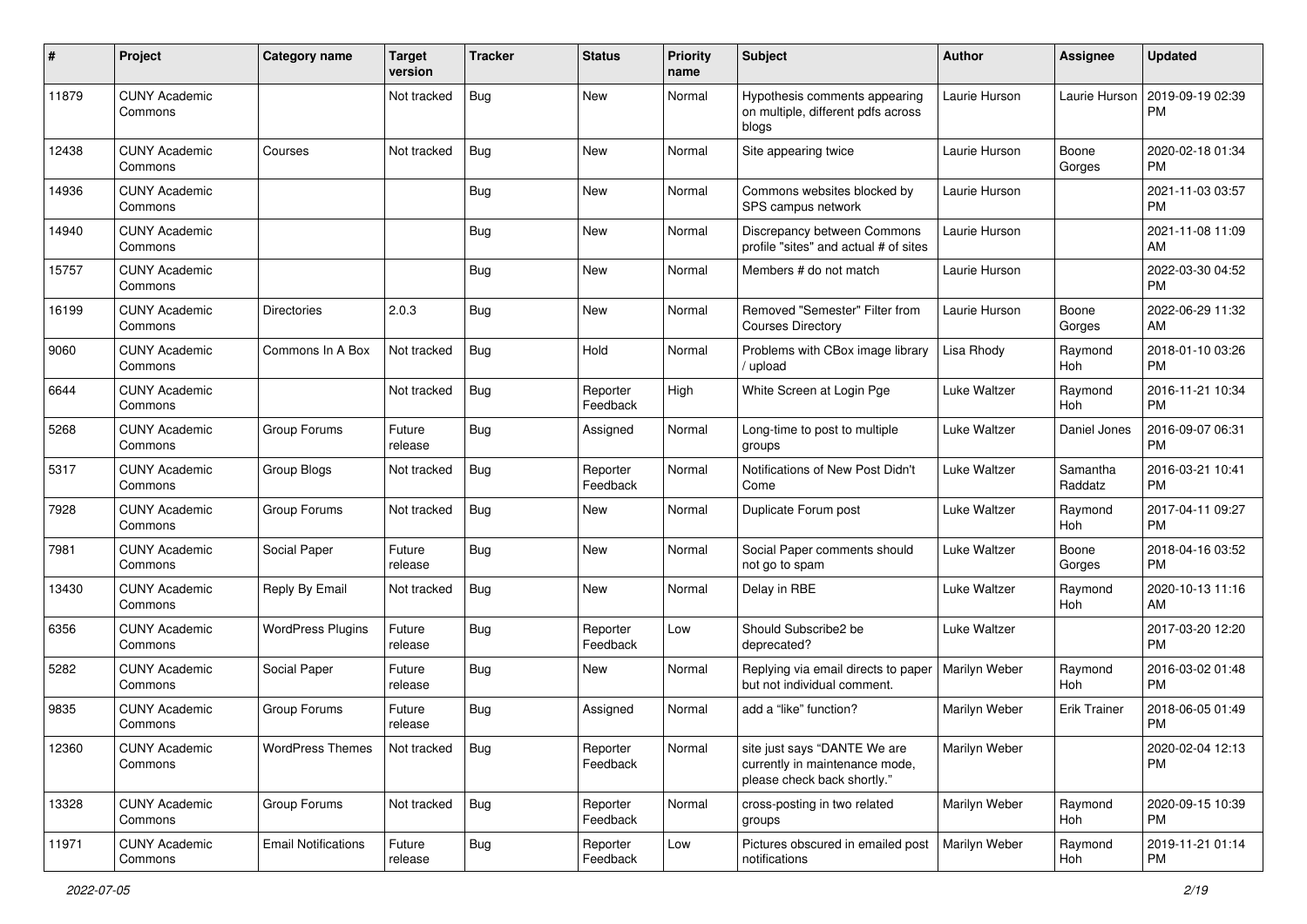| $\vert$ # | <b>Project</b>                        | Category name              | <b>Target</b><br>version | <b>Tracker</b> | <b>Status</b>        | Priority<br>name | <b>Subject</b>                                                         | <b>Author</b>      | Assignee            | <b>Updated</b>                |
|-----------|---------------------------------------|----------------------------|--------------------------|----------------|----------------------|------------------|------------------------------------------------------------------------|--------------------|---------------------|-------------------------------|
| 2576      | <b>NYCDH Community</b><br>Site        |                            |                          | <b>Bug</b>     | Hold                 | Low              | Test Next Button in Javascript<br><b>Tutorial Under Activities</b>     | <b>Mark Newton</b> | Alex Gil            | 2013-05-18 02:55<br><b>PM</b> |
| 10678     | <b>CUNY Academic</b><br>Commons       |                            | Not tracked              | <b>Bug</b>     | Reporter<br>Feedback | High             | Newsletter Plugin Not Sending<br><b>Out Newsletters</b>                | Mark Webb          | Boone<br>Gorges     | 2019-09-16 09:38<br><b>PM</b> |
| 10262     | <b>CUNY Academic</b><br>Commons       |                            | Not tracked              | Bug            | Reporter<br>Feedback | Normal           | Newsletter Plugin: Broken Image<br>at Bottom of All Newsletters        | Mark Webb          | Raymond<br>Hoh      | 2018-08-30 05:17<br><b>PM</b> |
| 10769     | <b>CUNY Academic</b><br>Commons       | <b>WordPress Themes</b>    | Not tracked              | <b>Bug</b>     | Reporter<br>Feedback | Normal           | 2011 Theme Sidebar                                                     | Mark Webb          |                     | 2018-12-04 04:09<br><b>PM</b> |
| 11120     | <b>CUNY Academic</b><br>Commons       | <b>WordPress Plugins</b>   | Not tracked              | Bug            | Reporter<br>Feedback | Normal           | Events Manager Events Not<br>Showing Up                                | Mark Webb          |                     | 2019-02-27 04:10<br><b>PM</b> |
| 5691      | <b>CUNY Academic</b><br>Commons       | <b>Blogs (BuddyPress)</b>  | Future<br>release        | <b>Bug</b>     | Assigned             | High             | Differing numbers on Sites display                                     | Matt Gold          | Raymond<br>Hoh      | 2016-06-13 01:37<br><b>PM</b> |
| 3419      | <b>CUNY Academic</b><br>Commons       | Group Invitations          | 1.6.14                   | <b>Bug</b>     | Testing<br>Required  | Normal           | Neatening the display of<br>messages on group requests                 | <b>Matt Gold</b>   | Boone<br>Gorges     | 2014-09-01 09:29<br><b>PM</b> |
| 4661      | <b>CUNY Academic</b><br>Commons       | User Experience            | Future<br>release        | Bug            | Assigned             | Normal           | Simplify Events text                                                   | <b>Matt Gold</b>   | Samantha<br>Raddatz | 2015-10-02 09:06<br><b>PM</b> |
| 6671      | <b>CUNY Academic</b><br>Commons       | Reply By Email             | Not tracked              | <b>Bug</b>     | Assigned             | Normal           | 'Post too often" RBE error<br>message                                  | <b>Matt Gold</b>   | Raymond<br>Hoh      | 2016-11-11 09:55<br>AM        |
| 6995      | <b>CUNY Academic</b><br>Commons       | Home Page                  | Not tracked              | Bug            | Assigned             | Normal           | member filter on homepage not<br>working                               | <b>Matt Gold</b>   | Raymond<br>Hoh      | 2016-12-11 09:46<br><b>PM</b> |
| 8991      | <b>CUNY Academic</b><br>Commons       | Reply By Email             | Not tracked              | Bug            | Hold                 | Normal           | RBE duplicate email message<br>issue                                   | <b>Matt Gold</b>   | Raymond<br>Hoh      | 2018-02-18 08:53<br><b>PM</b> |
| 9979      | <b>CUNY Academic</b><br>Commons       | <b>Email Notifications</b> | Not tracked              | <b>Bug</b>     | Reporter<br>Feedback | Normal           | Reports of slow email activation<br>emails                             | <b>Matt Gold</b>   | Boone<br>Gorges     | 2018-08-29 09:40<br><b>PM</b> |
| 10040     | <b>CUNY Academic</b><br>Commons       | WordPress (misc)           | Not tracked              | Bug            | Reporter<br>Feedback | Normal           | User doesn't see full list of themes                                   | Matt Gold          | Boone<br>Gorges     | 2018-07-25 10:12<br>AM        |
| 13949     | <b>CUNY Academic</b><br>Commons       |                            | Not tracked              | Bug            | New                  | Normal           | Continued debugging of runaway<br>MySQL connections                    | <b>Matt Gold</b>   | Boone<br>Gorges     | 2021-09-14 10:42<br>AM        |
| 16307     | <b>CUNY Academic</b><br>Commons       |                            |                          | Bug            | <b>New</b>           | Normal           | Add brief messaging to<br>accept/decline group membership<br>requests  | Matt Gold          | Boone<br>Gorges     | 2022-06-27 06:13<br><b>PM</b> |
| 8992      | <b>NYCDH Community</b><br><b>Site</b> |                            |                          | <b>Bug</b>     | Assigned             | Normal           | Multiple RBE error reports                                             | Matt Gold          | Raymond<br>Hoh      | 2017-12-11 05:43<br><b>PM</b> |
| 2618      | NYCDH Community<br>Site               |                            |                          | Bug            | Assigned             | Low              | Mark blogs as spam when created   Matt Gold<br>by users marked as spam |                    | Boone<br>Gorges     | 2013-06-09 11:38<br><b>PM</b> |
| 2167      | <b>CUNY Academic</b><br>Commons       | WordPress (misc)           | Future<br>release        | Bug            | Assigned             | Normal           | <b>CAC-Livestream Plugin Issues</b>                                    | Michael Smith      | Dominic<br>Giglio   | 2015-01-02 03:06<br><b>PM</b> |
| 9346      | <b>CUNY Academic</b><br>Commons       | WordPress (misc)           | Not tracked              | Bug            | <b>New</b>           | Normal           | Clone cetls.bmcc.cuny.edu for<br>development                           | Owen Roberts       | Raymond<br>Hoh      | 2018-03-06 05:35<br><b>PM</b> |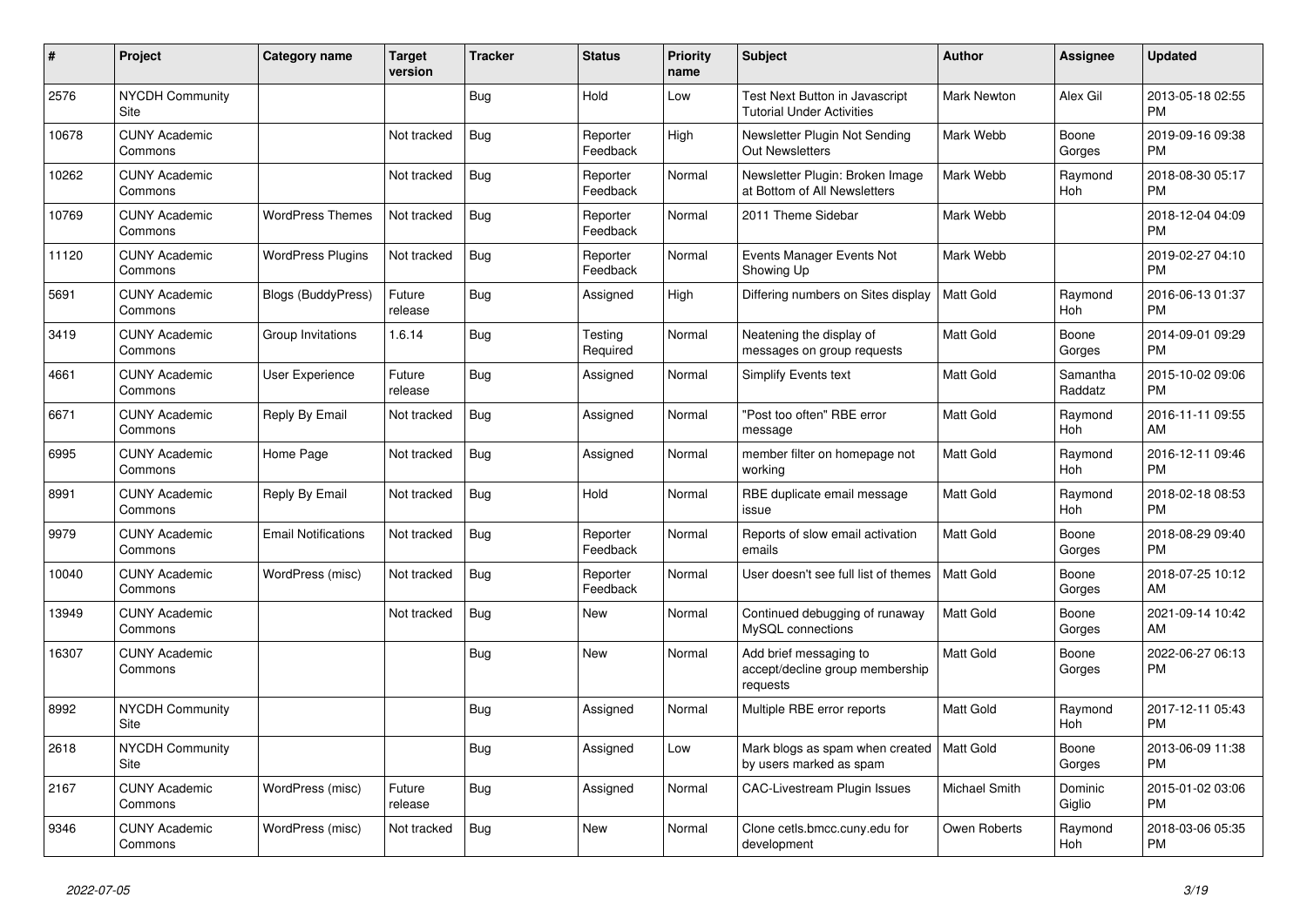| #     | <b>Project</b>                  | <b>Category name</b>     | <b>Target</b><br>version | <b>Tracker</b> | <b>Status</b>        | Priority<br>name | <b>Subject</b>                                                                                  | <b>Author</b>           | Assignee        | <b>Updated</b>                |
|-------|---------------------------------|--------------------------|--------------------------|----------------|----------------------|------------------|-------------------------------------------------------------------------------------------------|-------------------------|-----------------|-------------------------------|
| 14483 | <b>CUNY Academic</b><br>Commons | WordPress - Media        | Not tracked              | Bug            | Reporter<br>Feedback | Normal           | Wordpress PDF Embed Stopped<br>Working after JITP Media Clone                                   | Patrick DeDauw          | Boone<br>Gorges | 2021-05-20 01:51<br><b>PM</b> |
| 8675  | <b>CUNY Academic</b><br>Commons | User Onboarding          | Future<br>release        | Bug            | Reporter<br>Feedback | Low              | Add new User search screen calls<br>for the input of email address but<br>doesn't work with one | Paul Hebert             | Boone<br>Gorges | 2017-10-11 11:17<br>AM        |
| 16294 | <b>CUNY Academic</b><br>Commons |                          |                          | Bug            | <b>New</b>           | Urgent           | CAC is down                                                                                     | Raffi<br>Khatchadourian |                 | 2022-06-27 02:00<br><b>PM</b> |
| 14792 | <b>CUNY Academic</b><br>Commons |                          |                          | <b>Bug</b>     | <b>New</b>           | Normal           | Inconsistent email notifications<br>from gravity forms                                          | Raffi<br>Khatchadourian |                 | 2021-10-04 01:50<br><b>PM</b> |
| 15242 | <b>CUNY Academic</b><br>Commons | Performance              | Not tracked              | Bug            | Reporter<br>Feedback | Normal           | Slugist site                                                                                    | Raffi<br>Khatchadourian | Boone<br>Gorges | 2022-02-07 11:14<br>AM        |
| 15516 | <b>CUNY Academic</b><br>Commons | <b>WordPress Plugins</b> |                          | <b>Bug</b>     | Reporter<br>Feedback | Normal           | Can't publish or save draft of post<br>on wordpress.com                                         | Raffi<br>Khatchadourian | Raymond<br>Hoh  | 2022-03-02 05:52<br><b>PM</b> |
| 3691  | <b>CUNY Academic</b><br>Commons | <b>WordPress Plugins</b> | Future<br>release        | Bug            | <b>New</b>           | Normal           | <b>WPMU Domain Mapping</b><br>Debugging on cdev                                                 | Raymond Hoh             | Matt Gold       | 2014-12-12 09:04<br>AM        |
| 3939  | <b>CUNY Academic</b><br>Commons | <b>WordPress Plugins</b> | Future<br>release        | Bug            | Hold                 | Normal           | Activity stream support for<br>Co-Authors Plus plugin                                           | Raymond Hoh             | Raymond<br>Hoh  | 2015-11-09 06:13<br><b>PM</b> |
| 11243 | <b>CUNY Academic</b><br>Commons | BuddyPress (misc)        | Future<br>release        | <b>Bug</b>     | <b>New</b>           | Normal           | Audit bp-custom.php                                                                             | Raymond Hoh             | Raymond<br>Hoh  | 2022-04-26 11:59<br>AM        |
| 14496 | <b>CUNY Academic</b><br>Commons | Domain Mapping           | Future<br>release        | Bug            | <b>New</b>           | Normal           | Mapped domain SSO uses<br>third-party cookies                                                   | Raymond Hoh             | Raymond<br>Hoh  | 2021-05-24 04:03<br><b>PM</b> |
| 14908 | <b>CUNY Academic</b><br>Commons | Performance              |                          | Bug            | New                  | Normal           | Stale object cache on cdev                                                                      | Raymond Hoh             | Boone<br>Gorges | 2021-12-07 09:45<br>AM        |
| 16177 | <b>CUNY Academic</b><br>Commons | Reply By Email           |                          | Bug            | New                  | Normal           | Switch to Inbound mode for RBE                                                                  | Raymond Hoh             | Raymond<br>Hoh  | 2022-05-30 04:32<br><b>PM</b> |
| 16255 | <b>CUNY Academic</b><br>Commons | WordPress (misc)         |                          | Bug            | <b>New</b>           | Normal           | Need to define 'MULTISITE'<br>constant in wp-config.php                                         | Raymond Hoh             |                 | 2022-06-19 09:31<br>AM        |
| 16319 | <b>CUNY Academic</b><br>Commons | <b>WordPress Plugins</b> | 2.0.3                    | <b>Bug</b>     | <b>New</b>           | Normal           | <b>Request for Events Calendar Pro</b><br>5.14.2 update                                         | Raymond Hoh             | Raymond<br>Hoh  | 2022-07-01 04:16<br><b>PM</b> |
| 4438  | <b>CUNY Academic</b><br>Commons | Events                   | Future<br>release        | Bug            | Assigned             | Normal           | Events Calendar - Export<br><b>Recurring Events</b>                                             | scott voth              | Daniel Jones    | 2016-05-23 04:25<br><b>PM</b> |
| 5827  | <b>CUNY Academic</b><br>Commons | <b>Public Portfolio</b>  | Future<br>release        | <b>Bug</b>     | Assigned             | Normal           | Academic Interests square bracket   scott voth<br>links not working                             |                         | Chris Stein     | 2016-08-11 11:59<br><b>PM</b> |
| 9515  | <b>CUNY Academic</b><br>Commons | <b>WordPress Plugins</b> | Not tracked              | Bug            | Reporter<br>Feedback | Normal           | Text to Speech plugin - "More<br>Slowly" checkbox not working                                   | scott voth              | Boone<br>Gorges | 2018-06-13 02:26<br><b>PM</b> |
| 12573 | <b>CUNY Academic</b><br>Commons | <b>WordPress Plugins</b> | Future<br>release        | <b>Bug</b>     | New                  | Normal           | <b>CommentPress Core Issues</b>                                                                 | scott voth              |                 | 2020-03-24 04:32<br><b>PM</b> |
| 14113 | <b>CUNY Academic</b><br>Commons | WordPress (misc)         | Future<br>release        | Bug            | Hold                 | Normal           | Block Editor Not Working on this<br>page - Json error                                           | scott voth              | Boone<br>Gorges | 2021-03-05 11:01<br>AM        |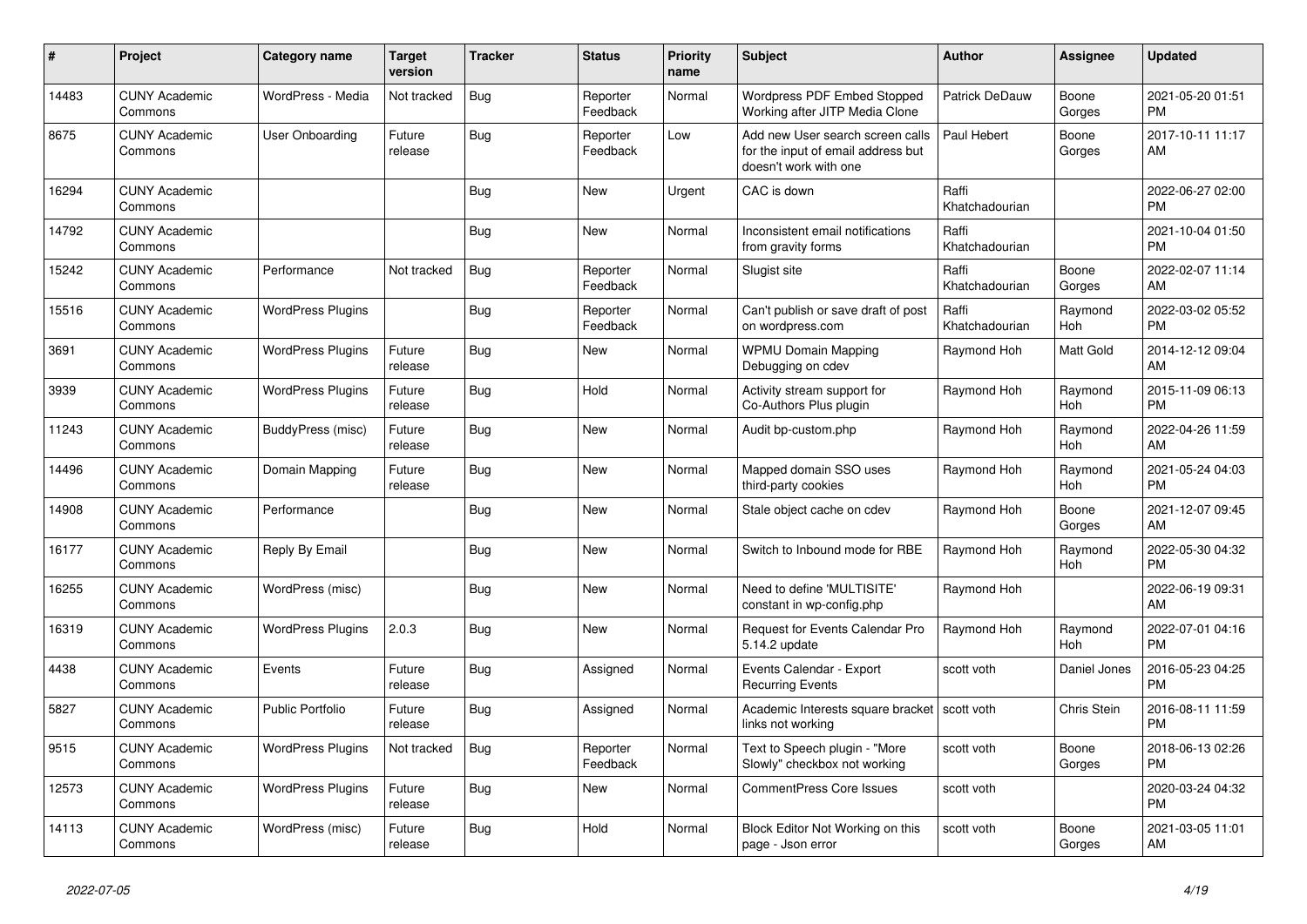| #     | Project                         | <b>Category name</b>           | <b>Target</b><br>version | <b>Tracker</b> | <b>Status</b>        | <b>Priority</b><br>name | <b>Subject</b>                                                                             | Author               | <b>Assignee</b>     | <b>Updated</b>                |
|-------|---------------------------------|--------------------------------|--------------------------|----------------|----------------------|-------------------------|--------------------------------------------------------------------------------------------|----------------------|---------------------|-------------------------------|
| 16245 | <b>CUNY Academic</b><br>Commons | WordPress (misc)               |                          | <b>Bug</b>     | Reporter<br>Feedback | Normal                  | Save Button missing on<br>WordPress Profile page                                           | scott voth           | Raymond<br>Hoh      | 2022-06-16 03:09<br><b>PM</b> |
| 4535  | <b>CUNY Academic</b><br>Commons | My Commons                     | Future<br>release        | <b>Bug</b>     | New                  | Low                     | My Commons filter issue                                                                    | scott voth           | Raymond<br>Hoh      | 2015-09-01 11:17<br>AM        |
| 4972  | <b>CUNY Academic</b><br>Commons | Analytics                      | Not tracked              | Bug            | New                  | Normal                  | <b>Newsletter Analytics</b>                                                                | Stephen Real         | Matt Gold           | 2015-12-09 12:54<br><b>PM</b> |
| 8440  | <b>CUNY Academic</b><br>Commons | Onboarding                     | Not tracked              | Bug            | New                  | Normal                  | Create Test Email Accounts for<br><b>Onboarding Project</b>                                | Stephen Real         | Stephen Real        | 2017-08-01 09:49<br><b>PM</b> |
| 14629 | <b>CUNY Academic</b><br>Commons |                                | Not tracked              | Bug            | Reporter<br>Feedback | Normal                  | Possible Post Order Bug?                                                                   | <b>Syelle Graves</b> |                     | 2021-09-14 10:47<br>AM        |
| 16318 | <b>CUNY Academic</b><br>Commons |                                |                          | <b>Bug</b>     | New                  | Normal                  | Unable to Access block editor or<br>embed YouTube videos in new<br>pages, in one site only | <b>Syelle Graves</b> |                     | 2022-07-01 06:53<br>PM        |
| 11556 | <b>CUNY Academic</b><br>Commons | Courses                        | Not tracked              | Bug            | Reporter<br>Feedback | Normal                  | Instructor name given in course<br>listing                                                 | Tom Harbison         |                     | 2019-06-25 04:12<br><b>PM</b> |
| 12198 | <b>CUNY Academic</b><br>Commons |                                | Not tracked              | Bug            | Reporter<br>Feedback | Normal                  | Duplicate listing in My Sites                                                              | Tom Harbison         |                     | 2019-12-09 05:50<br><b>PM</b> |
| 3230  | <b>CUNY Academic</b><br>Commons | Internal Tools and<br>Workflow | Not tracked              | Feature        | Assigned             | High                    | Scripts for quicker<br>provisioning/updating of<br>development environments                | <b>Boone Gorges</b>  | Boone<br>Gorges     | 2016-01-26 04:54<br><b>PM</b> |
| 308   | <b>CUNY Academic</b><br>Commons | Registration                   | Future<br>release        | Feature        | New                  | Normal                  | Group recommendations for<br>signup process                                                | <b>Boone Gorges</b>  | Samantha<br>Raddatz | 2015-11-09 05:07<br><b>PM</b> |
| 618   | <b>CUNY Academic</b><br>Commons | <b>BuddyPress Docs</b>         | Future<br>release        | Feature        | Assigned             | Normal                  | <b>BuddyPress Docs: export formats</b>                                                     | <b>Boone Gorges</b>  | Boone<br>Gorges     | 2015-11-09 05:38<br><b>PM</b> |
| 1422  | <b>CUNY Academic</b><br>Commons | <b>BuddyPress Docs</b>         | Future<br>release        | Feature        | Assigned             | Normal                  | Make "created Doc" activity icons<br>non-mini                                              | <b>Boone Gorges</b>  | Boone<br>Gorges     | 2015-11-09 05:48<br><b>PM</b> |
| 1508  | <b>CUNY Academic</b><br>Commons | WordPress (misc)               | Future<br>release        | Feature        | Assigned             | Normal                  | Share login cookies across<br>mapped domains                                               | <b>Boone Gorges</b>  | Boone<br>Gorges     | 2012-07-02 12:12<br>PM        |
| 1744  | <b>CUNY Academic</b><br>Commons | <b>BuddyPress Docs</b>         | Future<br>release        | Feature        | Assigned             | Normal                  | Spreadsheet-style Docs                                                                     | <b>Boone Gorges</b>  | Boone<br>Gorges     | 2015-11-09 06:13<br><b>PM</b> |
| 2832  | <b>CUNY Academic</b><br>Commons | <b>Public Portfolio</b>        | Future<br>release        | Feature        | Assigned             | Normal                  | Improve interface for (not)<br>auto-linking profile fields                                 | <b>Boone Gorges</b>  | Chris Stein         | 2015-01-05 08:52<br><b>PM</b> |
| 3002  | <b>CUNY Academic</b><br>Commons | Search                         | Future<br>release        | Feature        | Assigned             | Normal                  | Overhaul CAC search by using<br>external search appliance                                  | <b>Boone Gorges</b>  | Boone<br>Gorges     | 2020-07-15 03:05<br>PM        |
| 3192  | <b>CUNY Academic</b><br>Commons | Group Forums                   | Future<br>release        | Feature        | Assigned             | Normal                  | Customizable forum views for<br>bbPress 2.x group forums                                   | Boone Gorges         | Raymond<br>Hoh      | 2015-11-09 12:47<br><b>PM</b> |
| 3193  | <b>CUNY Academic</b><br>Commons | Group Forums                   | Future<br>release        | Feature        | Assigned             | Normal                  | bbPress 2.x dynamic roles and<br>RBE                                                       | <b>Boone Gorges</b>  | Boone<br>Gorges     | 2014-09-30 01:30<br><b>PM</b> |
| 3330  | <b>CUNY Academic</b><br>Commons | My Commons                     | Future<br>release        | Feature        | Assigned             | Normal                  | "Commons Information" tool                                                                 | Boone Gorges         | Chris Stein         | 2014-09-22 08:46<br><b>PM</b> |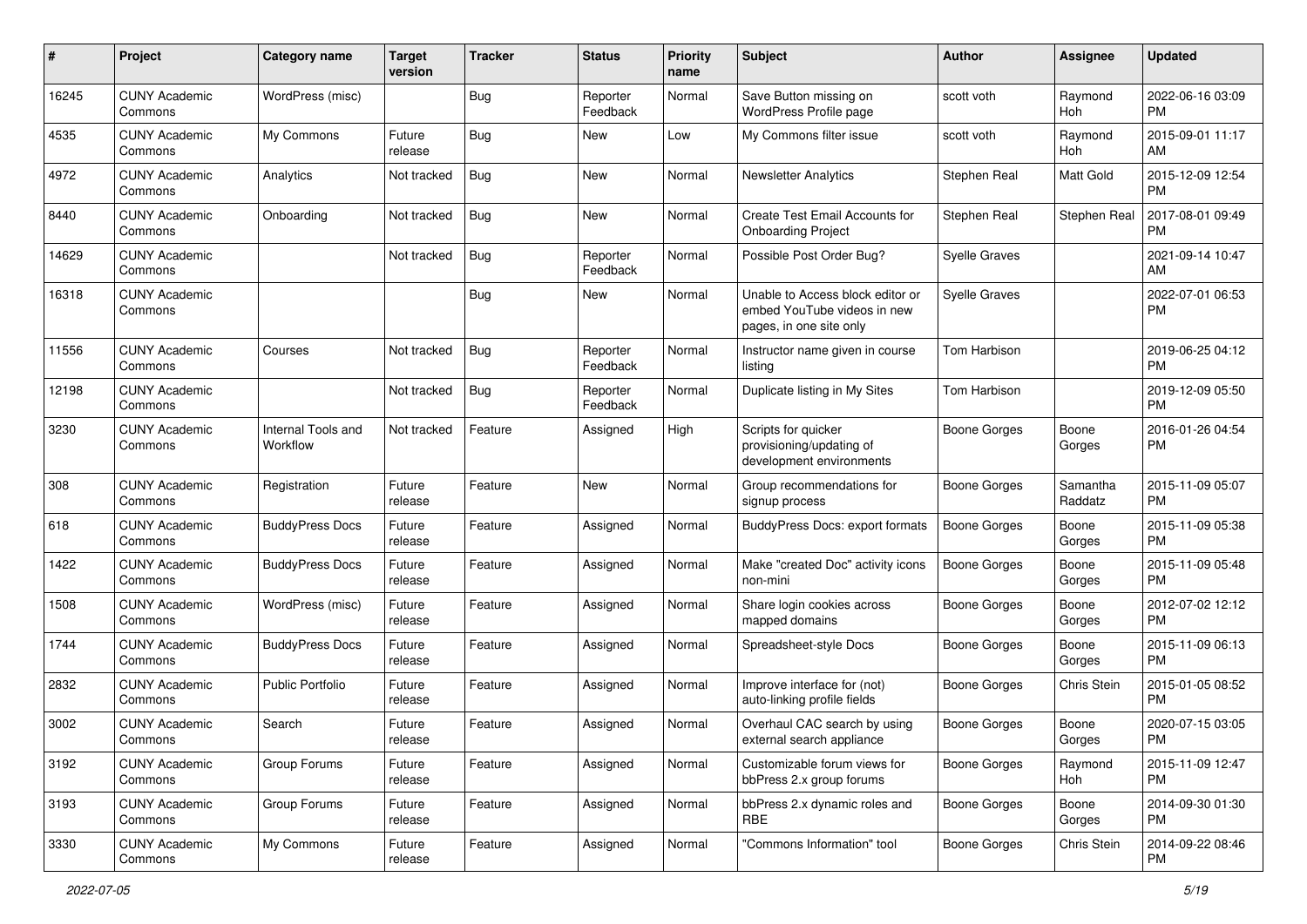| #     | <b>Project</b>                  | <b>Category name</b>           | <b>Target</b><br>version | <b>Tracker</b> | <b>Status</b>        | <b>Priority</b><br>name | <b>Subject</b>                                                                    | <b>Author</b>       | Assignee        | <b>Updated</b>                |
|-------|---------------------------------|--------------------------------|--------------------------|----------------|----------------------|-------------------------|-----------------------------------------------------------------------------------|---------------------|-----------------|-------------------------------|
| 3580  | <b>CUNY Academic</b><br>Commons | Group Blogs                    | Future<br>release        | Feature        | New                  | Normal                  | Multiple blogs per group                                                          | Boone Gorges        | Boone<br>Gorges | 2018-02-20 02:02<br><b>PM</b> |
| 4481  | <b>CUNY Academic</b><br>Commons | Events                         | Future<br>release        | Feature        | New                  | Normal                  | Group admins/mods should have<br>the ability to unlink an event from<br>the group | <b>Boone Gorges</b> | Boone<br>Gorges | 2017-04-24 03:53<br><b>PM</b> |
| 4635  | <b>CUNY Academic</b><br>Commons | Authentication                 | Future<br>release        | Feature        | <b>New</b>           | Normal                  | Allow non-WP authentication                                                       | Boone Gorges        | Sonja Leix      | 2019-03-01 02:05<br><b>PM</b> |
| 5234  | <b>CUNY Academic</b><br>Commons | Membership                     | Future<br>release        | Feature        | Assigned             | Normal                  | Write Unconfirmed patch for WP                                                    | Boone Gorges        | Boone<br>Gorges | 2016-10-24 11:18<br>AM        |
| 5489  | <b>CUNY Academic</b><br>Commons | Social Paper                   | Future<br>release        | Feature        | New                  | Normal                  | Asc/desc sorting for Social Paper<br>directories                                  | <b>Boone Gorges</b> |                 | 2016-04-21 10:06<br><b>PM</b> |
| 6332  | <b>CUNY Academic</b><br>Commons | WordPress (misc)               | Future<br>release        | Feature        | New                  | Normal                  | Allow uploaded files to be marked<br>as private in an ad hoc way                  | Boone Gorges        |                 | 2016-10-17 11:41<br><b>PM</b> |
| 9720  | <b>CUNY Academic</b><br>Commons | Authentication                 | Future<br>release        | Feature        | <b>New</b>           | Normal                  | The Commons should be an<br>oAuth provider                                        | Boone Gorges        |                 | 2019-03-01 02:04<br><b>PM</b> |
| 10380 | <b>CUNY Academic</b><br>Commons | WordPress (misc)               | Future<br>release        | Feature        | In Progress          | Normal                  | Remove blacklisted plugins                                                        | Boone Gorges        |                 | 2022-04-26 12:00<br><b>PM</b> |
| 11517 | <b>CUNY Academic</b><br>Commons |                                | Not tracked              | Feature        | Assigned             | Normal                  | wp-accessibility plugin should not<br>strip 'target="_blank"' by default          | <b>Boone Gorges</b> | Laurie Hurson   | 2019-09-24 09:57<br>AM        |
| 11834 | <b>CUNY Academic</b><br>Commons | <b>Group Files</b>             | Future<br>release        | Feature        | <b>New</b>           | Normal                  | Improved tools for managing<br>group file folders                                 | Boone Gorges        | Sonja Leix      | 2019-09-06 03:55<br><b>PM</b> |
| 11945 | <b>CUNY Academic</b><br>Commons | Reckoning                      | Future<br>release        | Feature        | Reporter<br>Feedback | Normal                  | Add Comments bubble to<br>Reckoning views                                         | Boone Gorges        | Boone<br>Gorges | 2019-11-12 05:14<br><b>PM</b> |
| 12042 | <b>CUNY Academic</b><br>Commons | <b>Email Notifications</b>     | Future<br>release        | Feature        | New                  | Normal                  | Improved error logging for BPGES<br>send queue                                    | <b>Boone Gorges</b> | Boone<br>Gorges | 2021-11-19 12:25<br><b>PM</b> |
| 12091 | <b>CUNY Academic</b><br>Commons | Group Files                    | Future<br>release        | Feature        | <b>New</b>           | Normal                  | Improved pre-upload file validation<br>for bp-group-documents                     | Boone Gorges        | Boone<br>Gorges | 2019-11-14 01:21<br><b>PM</b> |
| 12911 | <b>CUNY Academic</b><br>Commons |                                | Not tracked              | Feature        | New                  | Normal                  | Block access to xmlrpc.php based<br>on User-Agent                                 | <b>Boone Gorges</b> | Boone<br>Gorges | 2020-06-09 05:12<br><b>PM</b> |
| 13048 | <b>CUNY Academic</b><br>Commons | Shortcodes and<br>embeds       | Future<br>release        | Feature        | New                  | Normal                  | Jupyter Notebooks support                                                         | Boone Gorges        |                 | 2020-07-14 11:46<br>AM        |
| 13358 | <b>CUNY Academic</b><br>Commons | Group Forums                   | Future<br>release        | Feature        | <b>New</b>           | Normal                  | Improved UI for group forum<br>threading settings                                 | Boone Gorges        | Raymond<br>Hoh  | 2021-11-19 12:27<br><b>PM</b> |
| 13466 | <b>CUNY Academic</b><br>Commons | Cavalcade                      | Future<br>release        | Feature        | <b>New</b>           | Normal                  | Automated cleanup for duplicate<br>Cavalcade tasks                                | Boone Gorges        | Boone<br>Gorges | 2020-10-13 05:24<br><b>PM</b> |
| 13835 | <b>CUNY Academic</b><br>Commons | WordPress (misc)               | Future<br>release        | Feature        | New                  | Normal                  | Allow OneSearch widget to have<br>'CUNY' as campus                                | Boone Gorges        | Boone<br>Gorges | 2021-11-19 12:39<br><b>PM</b> |
| 13891 | <b>CUNY Academic</b><br>Commons | Internal Tools and<br>Workflow | 2.1.0                    | Feature        | <b>New</b>           | Normal                  | Migrate automated linting to<br>GitHub Actions                                    | Boone Gorges        | Jeremy Felt     | 2022-06-29 11:13<br>AM        |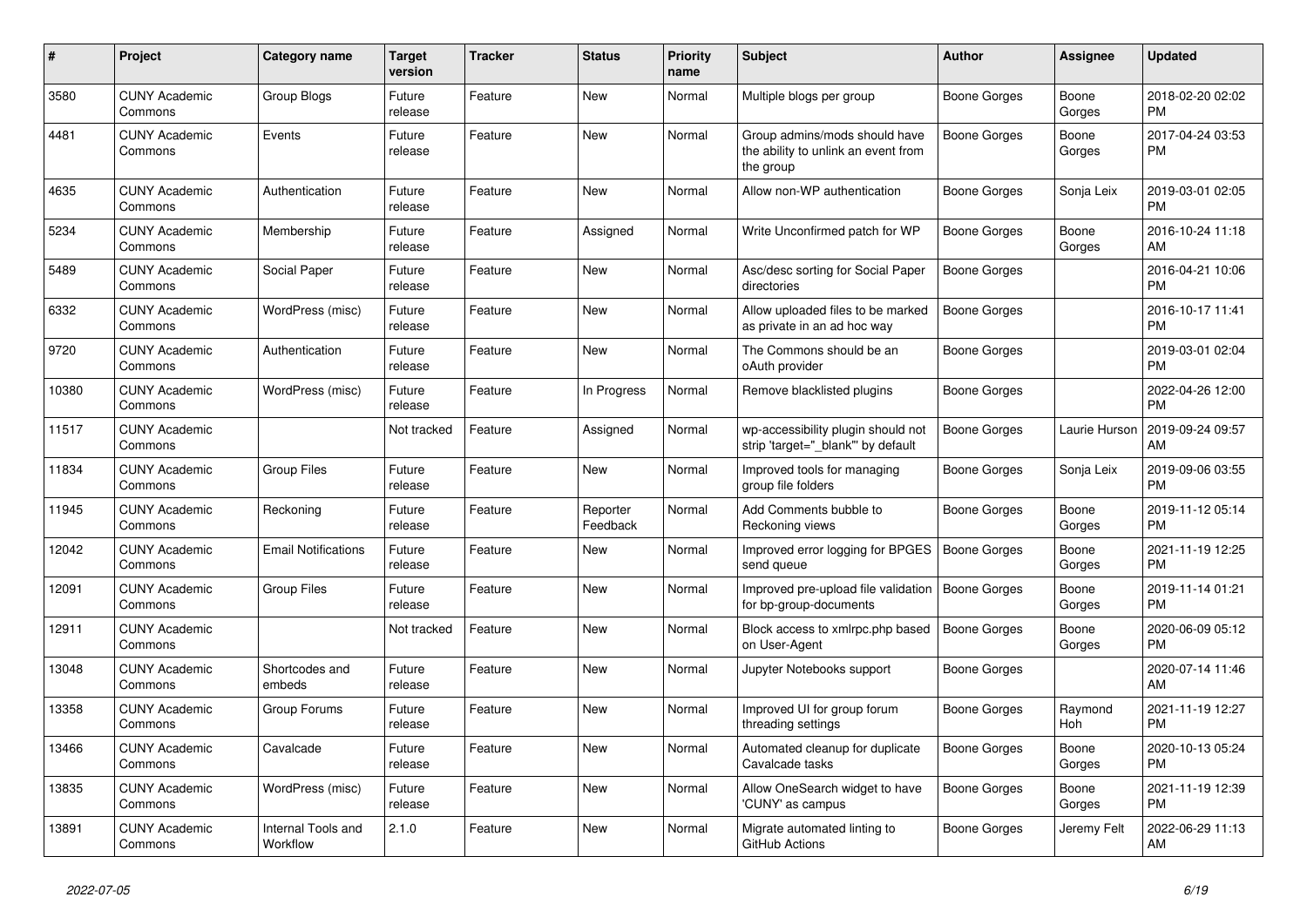| #     | Project                                                                 | <b>Category name</b>           | <b>Target</b><br>version | <b>Tracker</b> | <b>Status</b> | <b>Priority</b><br>name | <b>Subject</b>                                                                             | Author              | <b>Assignee</b>     | <b>Updated</b>                |
|-------|-------------------------------------------------------------------------|--------------------------------|--------------------------|----------------|---------------|-------------------------|--------------------------------------------------------------------------------------------|---------------------|---------------------|-------------------------------|
| 14184 | <b>CUNY Academic</b><br>Commons                                         | <b>Public Portfolio</b>        | Future<br>release        | Feature        | New           | Normal                  | Centralized mechanism for storing<br>Campus affiliations                                   | <b>Boone Gorges</b> | Boone<br>Gorges     | 2022-01-04 11:35<br>AM        |
| 14309 | <b>CUNY Academic</b><br>Commons                                         | Group Library                  | Future<br>release        | Feature        | New           | Normal                  | Better handling of<br>bp_group_document file download<br>attempts when file is not present | <b>Boone Gorges</b> | Boone<br>Gorges     | 2021-11-19 12:28<br><b>PM</b> |
| 15194 | <b>CUNY Academic</b><br>Commons                                         | Internal Tools and<br>Workflow | 2.1.0                    | Feature        | New           | Normal                  | PHPCS sniff for un-restored<br>switch to blog() calls                                      | <b>Boone Gorges</b> | Jeremy Felt         | 2022-05-26 10:45<br>AM        |
| 15883 | <b>CUNY Academic</b><br>Commons                                         |                                | 2.1.0                    | Feature        | New           | Normal                  | Release BPGES update                                                                       | Boone Gorges        | Boone<br>Gorges     | 2022-05-26 10:39<br>AM        |
| 16092 | <b>CUNY Academic</b><br>Commons                                         |                                | Future<br>release        | Feature        | Hold          | Normal                  | Don't show main site in Site<br>search results                                             | <b>Boone Gorges</b> | Boone<br>Gorges     | 2022-05-17 03:12<br><b>PM</b> |
| 1165  | <b>CUNY Academic</b><br>Commons                                         | <b>Email Invitations</b>       | Future<br>release        | Feature        | Assigned      | Low                     | Allow saved lists of invitees under<br>Send Invites                                        | <b>Boone Gorges</b> | Boone<br>Gorges     | 2015-11-09 06:03<br><b>PM</b> |
| 1166  | <b>CUNY Academic</b><br>Commons                                         | <b>Email Invitations</b>       | Future<br>release        | Feature        | New           | Low                     | Better organizational tools for Sent   Boone Gorges<br>Invites                             |                     | Boone<br>Gorges     | 2015-11-09 06:02<br><b>PM</b> |
| 1167  | <b>CUNY Academic</b><br>Commons                                         | <b>Email Invitations</b>       | Future<br>release        | Feature        | New           | Low                     | Allow email invitations to be resent                                                       | Boone Gorges        | Boone<br>Gorges     | 2015-11-12 12:53<br>AM        |
| 1417  | <b>CUNY Academic</b><br>Commons                                         | <b>BuddyPress Docs</b>         | Future<br>release        | Feature        | Assigned      | Low                     | <b>Bulk actions for BuddyPress Docs</b>                                                    | <b>Boone Gorges</b> | Boone<br>Gorges     | 2016-10-17 10:41<br><b>PM</b> |
| 1423  | <b>CUNY Academic</b><br>Commons                                         | BuddyPress (misc)              | Future<br>release        | Feature        | Assigned      | Low                     | Show an avatar for pingback<br>comment activity items                                      | <b>Boone Gorges</b> | Tahir Butt          | 2016-10-24 12:03<br><b>PM</b> |
| 1983  | <b>CUNY Academic</b><br>Commons                                         | Home Page                      | Future<br>release        | Feature        | Assigned      | Low                     | Media Library integration with<br>Featured Content plugin                                  | <b>Boone Gorges</b> | Dominic<br>Giglio   | 2014-03-17 10:34<br>AM        |
| 3048  | <b>CUNY Academic</b><br>Commons                                         | <b>Public Portfolio</b>        | Future<br>release        | Feature        | New           | Low                     | Images for rich text profile fields                                                        | <b>Boone Gorges</b> | Boone<br>Gorges     | 2014-02-19 12:56<br><b>PM</b> |
| 1460  | <b>CUNY Academic</b><br>Commons                                         | Analytics                      | Future<br>release        | Feature        | Assigned      | Normal                  | <b>Update System Report</b>                                                                | <b>Brian Foote</b>  | Boone<br>Gorges     | 2015-11-09 06:13<br><b>PM</b> |
| 2881  | <b>CUNY Academic</b><br>Commons                                         | <b>Public Portfolio</b>        | Future<br>release        | Feature        | Assigned      | Normal                  | Redesign the UX for Profiles                                                               | Chris Stein         | Chris Stein         | 2016-10-13 12:45<br><b>PM</b> |
| 13199 | <b>CUNY Academic</b><br>Commons                                         | Group Forums                   | Future<br>release        | Feature        | New           | Normal                  | Favoring Groups over bbPress<br>plugin                                                     | Colin McDonald      | Colin<br>McDonald   | 2021-11-19 12:28<br><b>PM</b> |
| 13370 | <b>CUNY Academic</b><br>Commons                                         | Group Library                  | Future<br>release        | Feature        | New           | Normal                  | Library bulk deletion and folder<br>editing                                                | Colin McDonald      | Boone<br>Gorges     | 2020-10-13 10:41<br>AM        |
| 3615  | <b>CUNY Academic</b><br>Commons                                         | Redmine                        | Not tracked              | Feature        | New           | Low                     | Create Redmine issues via email                                                            | Dominic Giglio      | Boone<br>Gorges     | 2017-11-16 11:36<br>AM        |
| 11968 | JustPublics@365<br>MediaCamp                                            |                                |                          | Feature        | New           | Normal                  | Nanoscience Retractable Display<br>Unit                                                    | Donald Cherry       | Bonnie<br>Eissner   | 2021-02-19 08:50<br>AM        |
| 12062 | AD/O365 Transition<br>from NonMatric to<br><b>Matriculated Students</b> |                                |                          | Feature        | In Progress   | Normal                  | create solution and console<br>project                                                     | Emilio Rodriguez    | Emilio<br>Rodriguez | 2019-11-12 03:56<br><b>PM</b> |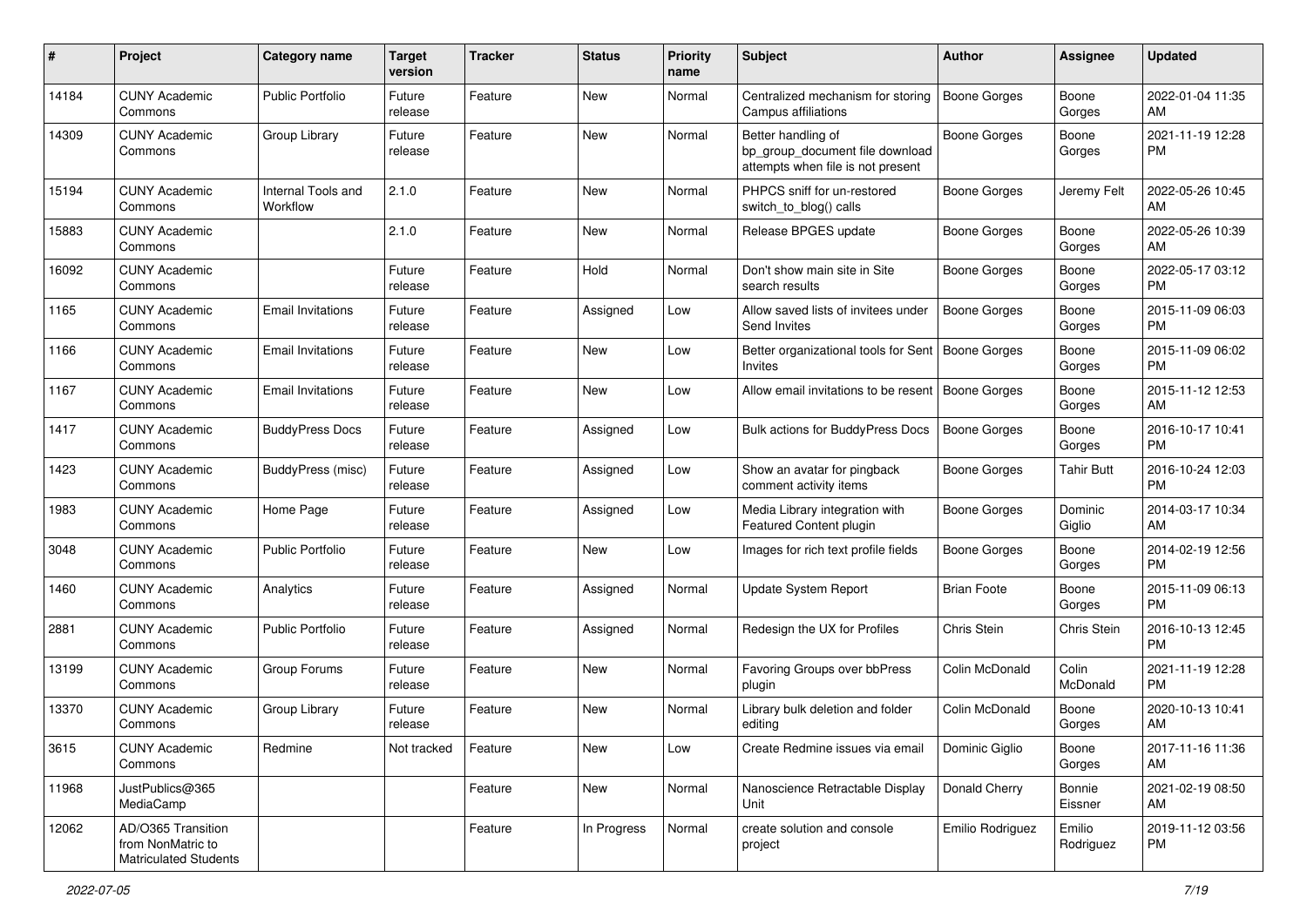| #     | Project                         | <b>Category name</b>      | <b>Target</b><br>version | <b>Tracker</b> | <b>Status</b>        | <b>Priority</b><br>name | <b>Subject</b>                                                                             | Author              | <b>Assignee</b>     | <b>Updated</b>                |
|-------|---------------------------------|---------------------------|--------------------------|----------------|----------------------|-------------------------|--------------------------------------------------------------------------------------------|---------------------|---------------------|-------------------------------|
| 3473  | <b>CUNY Academic</b><br>Commons | <b>User Experience</b>    | Future<br>release        | Feature        | Assigned             | Normal                  | Commons profile: Add help info<br>about "Positions" replacing "title"                      | Keith Miyake        | Samantha<br>Raddatz | 2015-11-09 02:28<br><b>PM</b> |
| 11131 | <b>CUNY Academic</b><br>Commons |                           | Future<br>release        | Feature        | Reporter<br>Feedback | Normal                  | Image Annotation Plugins                                                                   | Laurie Hurson       |                     | 2019-02-26 11:33<br>AM        |
| 11789 | <b>CUNY Academic</b><br>Commons | Courses                   | Future<br>release        | Feature        | New                  | Normal                  | Ability to remove item from<br>Courses list                                                | Laurie Hurson       | Sonja Leix          | 2019-09-24 12:28<br><b>PM</b> |
| 12121 | <b>CUNY Academic</b><br>Commons | <b>WordPress Plugins</b>  | 2.0.3                    | Feature        | Reporter<br>Feedback | Normal                  | Embedding H5P Iframes on<br>Commons Site                                                   | Laurie Hurson       | Boone<br>Gorges     | 2022-06-29 11:32<br>AM        |
| 12446 | <b>CUNY Academic</b><br>Commons | Groups (misc)             | Future<br>release        | Feature        | Reporter<br>Feedback | Normal                  | Toggle default site to group forum<br>posting                                              | Laurie Hurson       | Laurie Hurson       | 2020-03-10 11:57<br>AM        |
| 13650 | <b>CUNY Academic</b><br>Commons | Group Library             | Future<br>release        | Feature        | New                  | Normal                  | Forum Attachments in Group<br>Library                                                      | Laurie Hurson       |                     | 2021-11-19 12:30<br><b>PM</b> |
| 14787 | <b>CUNY Academic</b><br>Commons | <b>Plugin Packages</b>    | Future<br>release        | Feature        | New                  | Normal                  | Creating a "Design" plugin<br>package                                                      | Laurie Hurson       | scott voth          | 2022-04-27 04:56<br><b>PM</b> |
| 15613 | <b>CUNY Academic</b><br>Commons |                           | 2.0.3                    | Feature        | Reporter<br>Feedback | Normal                  | Adding "Passster" plugin                                                                   | Laurie Hurson       |                     | 2022-06-29 11:32<br>AM        |
| 15923 | <b>CUNY Academic</b><br>Commons |                           | Not tracked              | Feature        | Reporter<br>Feedback | Normal                  | <b>Bellows Plugin Adjustments</b>                                                          | Laurie Hurson       |                     | 2022-04-20 10:10<br>AM        |
| 16332 | <b>CUNY Academic</b><br>Commons |                           |                          | Feature        | New                  | Normal                  | Refining the OER Tag: Remove<br>OER tag option from Creation<br>Process                    | Laurie Hurson       |                     | 2022-07-05 01:07<br>PM        |
| 2325  | <b>CUNY Academic</b><br>Commons | BuddyPress (misc)         | Future<br>release        | Feature        | Assigned             | Low                     | Profile should have separate fields<br>for first/last names                                | local admin         | Boone<br>Gorges     | 2015-11-09 06:09<br><b>PM</b> |
| 2610  | <b>CUNY Academic</b><br>Commons | Group Invitations         | Future<br>release        | Feature        | Assigned             | Low                     | Request: Custom invitation<br>message to group invites                                     | local admin         | Boone<br>Gorges     | 2015-11-09 06:13<br><b>PM</b> |
| 5225  | <b>CUNY Academic</b><br>Commons | Registration              | Future<br>release        | Feature        | Assigned             | Normal                  | On-boarding Issues                                                                         | <b>Luke Waltzer</b> | Samantha<br>Raddatz | 2016-02-12 02:58<br><b>PM</b> |
| 6078  | <b>CUNY Academic</b><br>Commons | <b>Blogs (BuddyPress)</b> | Future<br>release        | Feature        | New                  | Normal                  | <b>Explore Adding Network Blog</b><br>Metadata Plugin                                      | Luke Waltzer        | Luke Waltzer        | 2016-10-11 10:29<br><b>PM</b> |
| 8835  | <b>CUNY Academic</b><br>Commons | <b>Blogs (BuddyPress)</b> | Future<br>release        | Feature        | New                  | Normal                  | Extend cuny is shortlinks to sites                                                         | Luke Waltzer        | Boone<br>Gorges     | 2022-04-26 11:59<br>AM        |
| 9895  | <b>CUNY Academic</b><br>Commons | Onboarding                | Future<br>release        | Feature        | Assigned             | Normal                  | Add "Accept Invitation"<br>link/button/function to Group<br>and/or Site invitation emails? | <b>Luke Waltzer</b> | Boone<br>Gorges     | 2018-06-07 12:42<br><b>PM</b> |
| 6389  | <b>CUNY Academic</b><br>Commons | <b>BuddyPress Docs</b>    | Future<br>release        | Feature        | New                  | Low                     | Make Discussion Area Visible<br>When Editing a Doc                                         | Luke Waltzer        | Boone<br>Gorges     | 2016-10-21 04:16<br><b>PM</b> |
| 7828  | <b>CUNY Academic</b><br>Commons |                           | Not tracked              | Feature        | Assigned             | Normal                  | Theme Assessment 2017                                                                      | Margaret Galvan     | Margaret<br>Galvan  | 2017-05-02 10:41<br><b>PM</b> |
| 8211  | <b>CUNY Academic</b><br>Commons | <b>WordPress Themes</b>   | Future<br>release        | Feature        | New                  | Normal                  | Theme Suggestions: Material<br>Design-Inspired Themes                                      | Margaret Galvan     | Margaret<br>Galvan  | 2017-08-07 02:48<br>PM        |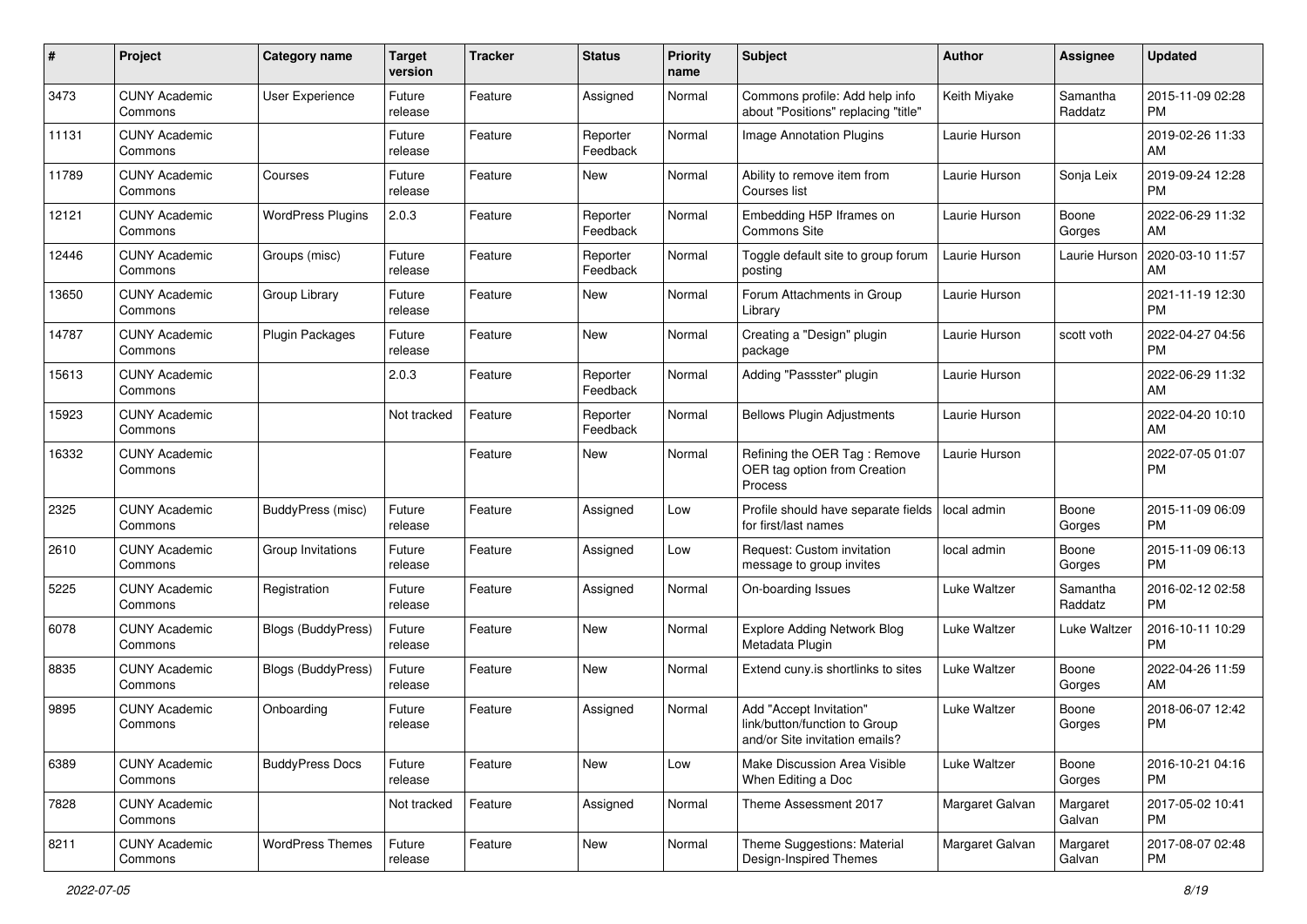| $\pmb{\sharp}$ | Project                         | <b>Category name</b>       | Target<br>version | <b>Tracker</b> | <b>Status</b>        | <b>Priority</b><br>name | <b>Subject</b>                                                                                                                                        | <b>Author</b>      | Assignee            | <b>Updated</b>                |
|----------------|---------------------------------|----------------------------|-------------------|----------------|----------------------|-------------------------|-------------------------------------------------------------------------------------------------------------------------------------------------------|--------------------|---------------------|-------------------------------|
| 5199           | <b>CUNY Academic</b><br>Commons | Social Paper               | Future<br>release | Feature        | <b>New</b>           | Normal                  | add tables to the SP editor                                                                                                                           | Marilyn Weber      |                     | 2016-10-24 11:27<br>AM        |
| 5205           | <b>CUNY Academic</b><br>Commons | Social Paper               | Future<br>release | Feature        | New                  | Normal                  | Social Paper folders                                                                                                                                  | Marilyn Weber      |                     | 2016-02-11 10:24<br>PM        |
| 5397           | <b>CUNY Academic</b><br>Commons | Social Paper               | Future<br>release | Feature        | New                  | Normal                  | frustrating to have to<br>enable/disable in SP                                                                                                        | Marilyn Weber      | Samantha<br>Raddatz | 2016-04-20 03:39<br><b>PM</b> |
| 5992           | <b>CUNY Academic</b><br>Commons | <b>Email Notifications</b> | Future<br>release | Feature        | New                  | Normal                  | Changing the From line of<br>autogenerated blog emails                                                                                                | Marilyn Weber      |                     | 2018-09-27 05:19<br><b>PM</b> |
| 5050           | <b>CUNY Academic</b><br>Commons | Social Paper               | Future<br>release | Feature        | New                  | Low                     | Making comments visible in SP<br>editing mode (SP suggestion #1)                                                                                      | Marilyn Weber      | Samantha<br>Raddatz | 2019-09-17 11:10<br><b>PM</b> |
| 5052           | <b>CUNY Academic</b><br>Commons | Social Paper               | Future<br>release | Feature        | New                  | Low                     | Sentence by sentence or line by<br>line comments (SP suggestion #3)                                                                                   | Marilyn Weber      | Boone<br>Gorges     | 2016-02-11 10:24<br><b>PM</b> |
| 5053           | <b>CUNY Academic</b><br>Commons | Social Paper               | Future<br>release | Feature        | New                  | Low                     | Scrollable menu to add readers<br>(SP suggestion #4)                                                                                                  | Marilyn Weber      | Samantha<br>Raddatz | 2016-04-21 05:21<br><b>PM</b> |
| 5058           | <b>CUNY Academic</b><br>Commons | Social Paper               | Future<br>release | Feature        | <b>New</b>           | Low                     | Can there be a clearer signal that<br>even when comments have<br>already been made you add<br>comments by clicking on the side?<br>(SP suggestion #5) | Marilyn Weber      | Samantha<br>Raddatz | 2016-02-11 10:24<br><b>PM</b> |
| 13912          | <b>CUNY Academic</b><br>Commons |                            | Not tracked       | Feature        | Hold                 | Low                     | posting "missed schedule"                                                                                                                             | Marilyn Weber      |                     | 2021-02-23 10:46<br>AM        |
| 2571           | <b>NYCDH Community</b><br>Site  |                            |                   | Feature        | Assigned             | Normal                  | Add Google custom search box to<br>homepage                                                                                                           | <b>Mark Newton</b> | Raymond<br>Hoh      | 2013-05-18 07:49<br><b>PM</b> |
| 2573           | <b>NYCDH Community</b><br>Site  |                            |                   | Feature        | Reporter<br>Feedback | Normal                  | Add dh nyc twitter list feed to site                                                                                                                  | Mark Newton        | Matt Gold           | 2013-05-16 11:42<br><b>PM</b> |
| 2574           | <b>NYCDH Community</b><br>Site  |                            |                   | Feature        | Assigned             | Normal                  | Add Way to Upload Files to<br>Groups                                                                                                                  | Mark Newton        | Raymond<br>Hoh      | 2013-05-18 07:46<br><b>PM</b> |
| 2577           | <b>NYCDH Community</b><br>Site  |                            |                   | Feature        | Assigned             | Low                     | <b>Investigate Potential to Add Links</b><br>to the Forum                                                                                             | Mark Newton        | Alex Gil            | 2013-05-16 09:40<br><b>PM</b> |
| 370            | <b>CUNY Academic</b><br>Commons | Registration               | Future<br>release | Feature        | Assigned             | High                    | <b>Guest Accounts</b>                                                                                                                                 | Matt Gold          | Matt Gold           | 2015-04-09 09:33<br><b>PM</b> |
| 287            | <b>CUNY Academic</b><br>Commons | WordPress (misc)           | Future<br>release | Feature        | Assigned             | Normal                  | Create troubleshooting tool for<br>account sign-up                                                                                                    | Matt Gold          | Boone<br>Gorges     | 2015-11-09 06:17<br><b>PM</b> |
| 364            | <b>CUNY Academic</b><br>Commons | <b>WordPress Plugins</b>   | Future<br>release | Feature        | <b>New</b>           | Normal                  | <b>Bulletin Board</b>                                                                                                                                 | Matt Gold          |                     | 2015-01-05 08:50<br><b>PM</b> |
| 365            | <b>CUNY Academic</b><br>Commons | WordPress (misc)           | Future<br>release | Feature        | Assigned             | Normal                  | <b>Create Mouseover Tooltips</b><br>throughout Site                                                                                                   | <b>Matt Gold</b>   | Chris Stein         | 2015-11-09 06:18<br>PM        |
| 377            | <b>CUNY Academic</b><br>Commons | BuddyPress (misc)          | Future<br>release | Feature        | Assigned             | Normal                  | Like buttons                                                                                                                                          | Matt Gold          | Boone<br>Gorges     | 2010-11-16 05:13<br>PM        |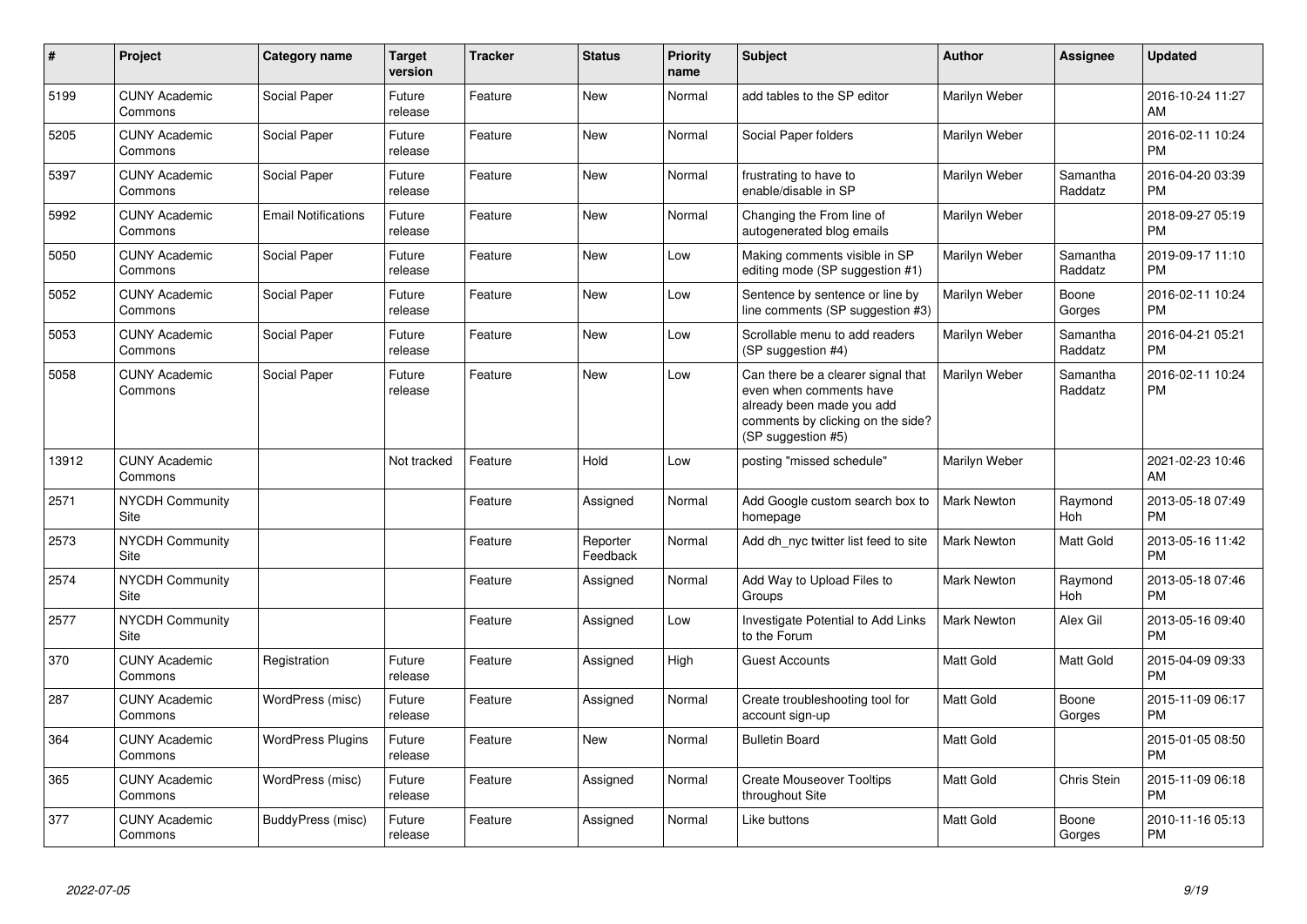| #    | Project                         | <b>Category name</b>     | <b>Target</b><br>version | <b>Tracker</b> | <b>Status</b>        | Priority<br>name | <b>Subject</b>                                                        | Author           | <b>Assignee</b>     | <b>Updated</b>                |
|------|---------------------------------|--------------------------|--------------------------|----------------|----------------------|------------------|-----------------------------------------------------------------------|------------------|---------------------|-------------------------------|
| 412  | <b>CUNY Academic</b><br>Commons | <b>WordPress Themes</b>  | Future<br>release        | Feature        | Assigned             | Normal           | <b>Featured Themes</b>                                                | <b>Matt Gold</b> | Dominic<br>Giglio   | 2015-01-05 08:44<br><b>PM</b> |
| 435  | <b>CUNY Academic</b><br>Commons | BuddyPress (misc)        | Future<br>release        | Feature        | Assigned             | Normal           | Include Avatar Images in Forum<br><b>Post Notification Emails</b>     | <b>Matt Gold</b> | Boone<br>Gorges     | 2010-12-08 12:40<br><b>PM</b> |
| 497  | <b>CUNY Academic</b><br>Commons | <b>WordPress Plugins</b> | Future<br>release        | Feature        | Assigned             | Normal           | Drag and Drop Ordering on<br><b>Gallery Post Plugin</b>               | Matt Gold        | Ron Rennick         | 2015-11-09 06:18<br><b>PM</b> |
| 500  | <b>CUNY Academic</b><br>Commons | BuddyPress (misc)        | Future<br>release        | Feature        | Assigned             | Normal           | <b>Export Group Data</b>                                              | <b>Matt Gold</b> | Boone<br>Gorges     | 2010-12-19 12:09<br><b>PM</b> |
| 554  | <b>CUNY Academic</b><br>Commons | BuddyPress (misc)        | Future<br>release        | Feature        | Assigned             | Normal           | Add Trackback notifications to<br>site-wide activity feed             | <b>Matt Gold</b> | Boone<br>Gorges     | 2015-11-09 06:19<br><b>PM</b> |
| 599  | <b>CUNY Academic</b><br>Commons | BuddyPress (misc)        | Future<br>release        | Feature        | Assigned             | Normal           | Consider adding rating plugins for<br><b>BuddyPress/BBPress</b>       | <b>Matt Gold</b> | Boone<br>Gorges     | 2011-08-22 06:50<br><b>PM</b> |
| 635  | <b>CUNY Academic</b><br>Commons | BuddyPress (misc)        | Future<br>release        | Feature        | Assigned             | Normal           | Big Blue Button -<br>Videoconferencing in Groups and<br><b>Blogs</b>  | Matt Gold        | Boone<br>Gorges     | 2011-03-14 03:24<br>PM        |
| 653  | <b>CUNY Academic</b><br>Commons | Group Blogs              | Future<br>release        | Feature        | Assigned             | Normal           | Redesign Integration of Groups<br>and Blogs                           | Matt Gold        | Samantha<br>Raddatz | 2015-11-09 05:40<br><b>PM</b> |
| 658  | <b>CUNY Academic</b><br>Commons | <b>WordPress Plugins</b> | Future<br>release        | Feature        | Assigned             | Normal           | Rebulid Sitewide Tag Suggestion                                       | <b>Matt Gold</b> | Boone<br>Gorges     | 2015-01-05 08:47<br>PM.       |
| 1105 | <b>CUNY Academic</b><br>Commons | WordPress (misc)         | Future<br>release        | Feature        | Assigned             | Normal           | Rephrase Blog Privacy Options                                         | Matt Gold        | Samantha<br>Raddatz | 2015-11-09 06:19<br><b>PM</b> |
| 1544 | <b>CUNY Academic</b><br>Commons | Groups (misc)            | Future<br>release        | Feature        | Reporter<br>Feedback | Normal           | Group Filtering and Sorting                                           | Matt Gold        | <b>Chris Stein</b>  | 2019-03-01 02:25<br><b>PM</b> |
| 2523 | <b>CUNY Academic</b><br>Commons | <b>BuddyPress Docs</b>   | Future<br>release        | Feature        | Assigned             | Normal           | Allow Users to Upload Images to<br><b>BP</b> Docs                     | <b>Matt Gold</b> | Boone<br>Gorges     | 2015-11-09 06:14<br>PM.       |
| 3042 | <b>CUNY Academic</b><br>Commons | <b>Public Portfolio</b>  | Future<br>release        | Feature        | Assigned             | Normal           | Browsing member interests                                             | Matt Gold        | Boone<br>Gorges     | 2015-03-21 09:04<br><b>PM</b> |
| 3090 | <b>CUNY Academic</b><br>Commons | Twitter page             | Future<br>release        | Feature        | Assigned             | Normal           | Prevent Retweets from showing<br>up on Commons twitter page           | Matt Gold        | <b>Tahir Butt</b>   | 2016-10-24 11:31<br>AM        |
| 3220 | <b>CUNY Academic</b><br>Commons | <b>Public Portfolio</b>  | Future<br>release        | Feature        | Assigned             | Normal           | Add indent/outdent option to<br>Formatting Buttons on Profile<br>Page | Matt Gold        | Boone<br>Gorges     | 2014-05-21 10:39<br><b>PM</b> |
| 3308 | <b>CUNY Academic</b><br>Commons | Group Invitations        | Future<br>release        | Feature        | Assigned             | Normal           | Allow members to rescind group<br>invitations                         | Matt Gold        | Boone<br>Gorges     | 2015-04-01 08:53<br>PM        |
| 3517 | <b>CUNY Academic</b><br>Commons | My Commons               | Future<br>release        | Feature        | Assigned             | Normal           | Mute/Unmute My Commons<br>updates                                     | Matt Gold        | Raymond<br>Hoh      | 2015-11-09 01:19<br>PM        |
| 3536 | <b>CUNY Academic</b><br>Commons | My Commons               | Future<br>release        | Feature        | Assigned             | Normal           | Infinite Scroll on My Commons<br>page                                 | Matt Gold        | Raymond<br>Hoh      | 2015-04-13 04:42<br><b>PM</b> |
| 3657 | <b>CUNY Academic</b><br>Commons | WordPress (misc)         | Not tracked              | Feature        | New                  | Normal           | Create alert for GC email<br>addresses                                | Matt Gold        | Matt Gold           | 2016-04-14 11:29<br><b>PM</b> |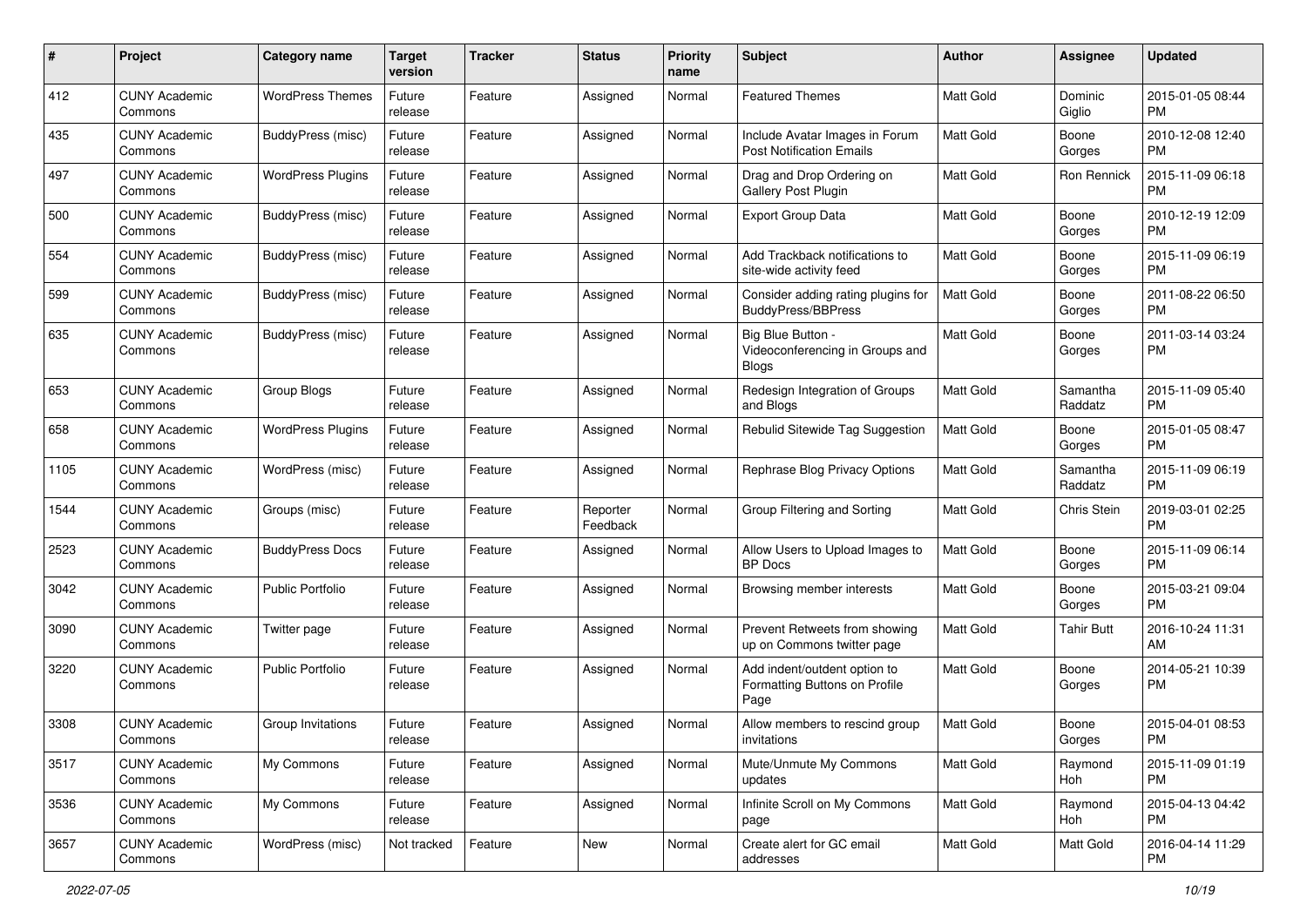| #    | Project                         | <b>Category name</b>    | <b>Target</b><br>version | <b>Tracker</b> | <b>Status</b>        | Priority<br>name | <b>Subject</b>                                                                        | <b>Author</b>    | Assignee            | <b>Updated</b>                |
|------|---------------------------------|-------------------------|--------------------------|----------------|----------------------|------------------|---------------------------------------------------------------------------------------|------------------|---------------------|-------------------------------|
| 3662 | <b>CUNY Academic</b><br>Commons | <b>SEO</b>              | Future<br>release        | Feature        | Assigned             | Normal           | Duplicate Content/SEO/Google<br>issues                                                | <b>Matt Gold</b> | Raymond<br>Hoh      | 2015-04-13 04:37<br><b>PM</b> |
| 3759 | <b>CUNY Academic</b><br>Commons | WordPress (misc)        | Future<br>release        | Feature        | Assigned             | Normal           | Review Interface for Adding Users<br>to Blogs                                         | <b>Matt Gold</b> | Boone<br>Gorges     | 2015-03-24 05:52<br><b>PM</b> |
| 3768 | <b>CUNY Academic</b><br>Commons | Public Portfolio        | Future<br>release        | Feature        | Assigned             | Normal           | Institutions/Past positions on<br>public portfolios                                   | Matt Gold        | Boone<br>Gorges     | 2018-04-23 10:44<br>AM        |
| 3770 | <b>CUNY Academic</b><br>Commons | <b>Public Portfolio</b> | Future<br>release        | Feature        | Assigned             | Normal           | Improve Layout/Formatting of<br>Positions Area on Public Portfolios                   | Matt Gold        | Chris Stein         | 2015-04-01 09:17<br><b>PM</b> |
| 4053 | <b>CUNY Academic</b><br>Commons | Events                  | Future<br>release        | Feature        | Assigned             | Normal           | Create new tab for past events                                                        | Matt Gold        | Boone<br>Gorges     | 2015-05-12 02:10<br><b>PM</b> |
| 4238 | <b>CUNY Academic</b><br>Commons | Events                  | Future<br>release        | Feature        | Assigned             | Normal           | Copy Events to Other Groups?                                                          | Matt Gold        | Boone<br>Gorges     | 2015-07-02 10:08<br>AM        |
| 4980 | <b>CUNY Academic</b><br>Commons | Home Page               | Future<br>release        | Feature        | Assigned             | Normal           | CAC Featured Content -- Adding<br>Randomization                                       | <b>Matt Gold</b> | Boone<br>Gorges     | 2016-12-12 03:01<br><b>PM</b> |
| 5316 | <b>CUNY Academic</b><br>Commons | User Experience         | Future<br>release        | Feature        | Assigned             | Normal           | Prompt user email address<br>updates                                                  | <b>Matt Gold</b> | <b>Stephen Real</b> | 2016-12-21 03:30<br><b>PM</b> |
| 5581 | <b>CUNY Academic</b><br>Commons | Analytics               | Future<br>release        | Feature        | Assigned             | Normal           | <b>Explore alternatives to Google</b><br>Analytics                                    | Matt Gold        | Valerie<br>Townsend | 2020-04-17 03:12<br><b>PM</b> |
| 5696 | <b>CUNY Academic</b><br>Commons | Events                  | Future<br>release        | Feature        | Assigned             | Normal           | Events Calendar - display options<br>calendar aggregation                             | <b>Matt Gold</b> | Boone<br>Gorges     | 2016-10-13 11:44<br>AM        |
| 5955 | <b>CUNY Academic</b><br>Commons | Outreach                | Future<br>release        | Feature        | Assigned             | Normal           | Create auto-newsletter for<br>commons members                                         | Matt Gold        | Luke Waltzer        | 2016-08-30 10:34<br>AM        |
| 6115 | <b>CUNY Academic</b><br>Commons | Publicity               | Not tracked              | Feature        | Assigned             | Normal           | create digital signage for GC                                                         | <b>Matt Gold</b> | scott voth          | 2016-10-11 10:09<br><b>PM</b> |
| 6426 | <b>CUNY Academic</b><br>Commons | Spam/Spam<br>Prevention | Future<br>release        | Feature        | Assigned             | Normal           | Force captcha on all comments?                                                        | <b>Matt Gold</b> | Tahir Butt          | 2016-10-24 02:06<br><b>PM</b> |
| 7115 | <b>CUNY Academic</b><br>Commons | Groups (misc)           | Future<br>release        | Feature        | Reporter<br>Feedback | Normal           | make licensing info clear during<br>group creation                                    | <b>Matt Gold</b> | Raymond<br>Hoh      | 2020-12-08 11:32<br>AM        |
| 8756 | <b>CUNY Academic</b><br>Commons | Group Blogs             | Future<br>release        | Feature        | Hold                 | Normal           | Connect multiple blogs to one<br>group?                                               | Matt Gold        | Boone<br>Gorges     | 2017-09-30 10:42<br>AM        |
| 8836 | <b>CUNY Academic</b><br>Commons | Blogs (BuddyPress)      | Future<br>release        | Feature        | Assigned             | Normal           | Redesign site launch process                                                          | Matt Gold        | Boone<br>Gorges     | 2019-10-03 02:49<br><b>PM</b> |
| 8837 | <b>CUNY Academic</b><br>Commons |                         | Not tracked              | Feature        | Assigned             | Normal           | Create a form to request info from<br>people requesting premium<br>themes and plugins | <b>Matt Gold</b> | Marilyn<br>Weber    | 2017-11-14 03:35<br><b>PM</b> |
| 8898 | <b>CUNY Academic</b><br>Commons | Social Paper            | Not tracked              | Feature        | Assigned             | Normal           | Usage data on docs and social<br>paper                                                | Matt Gold        | Matt Gold           | 2017-11-16 11:32<br>AM        |
| 8900 | <b>CUNY Academic</b><br>Commons | Accessibility           | Future<br>release        | Feature        | Assigned             | Normal           | Look into tools to enforce<br>accessibility in WP environment                         | <b>Matt Gold</b> | Boone<br>Gorges     | 2022-04-26 11:59<br>AM        |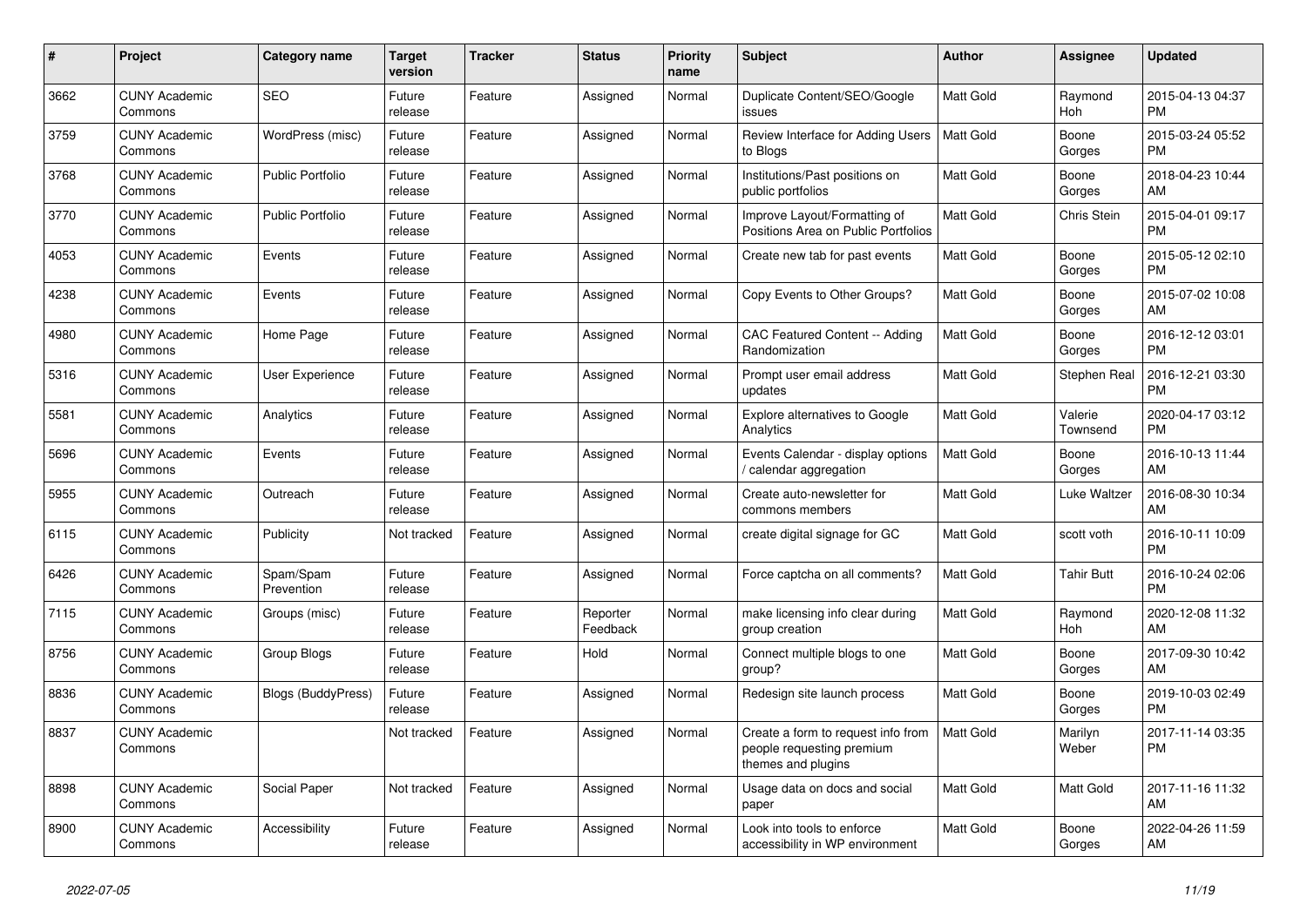| #     | Project                         | <b>Category name</b>       | <b>Target</b><br>version | <b>Tracker</b> | <b>Status</b>        | Priority<br>name | <b>Subject</b>                                                                | Author            | <b>Assignee</b>     | <b>Updated</b>                |
|-------|---------------------------------|----------------------------|--------------------------|----------------|----------------------|------------------|-------------------------------------------------------------------------------|-------------------|---------------------|-------------------------------|
| 8901  | <b>CUNY Academic</b><br>Commons | Accessibility              | Future<br>release        | Feature        | Assigned             | Normal           | Theme analysis for accessibility                                              | <b>Matt Gold</b>  | Boone<br>Gorges     | 2022-04-26 11:59<br>AM        |
| 8902  | <b>CUNY Academic</b><br>Commons | Design                     | Not tracked              | Feature        | Assigned             | Normal           | Report back on research on<br><b>BuddyPress themes</b>                        | Matt Gold         | Michael Smith       | 2017-11-10 12:31<br><b>PM</b> |
| 8976  | CUNY Academic<br>Commons        | Reply By Email             | Not tracked              | Feature        | Assigned             | Normal           | Package RBE new topics posting?                                               | <b>Matt Gold</b>  | Raymond<br>Hoh      | 2017-12-04 02:34<br><b>PM</b> |
| 9028  | <b>CUNY Academic</b><br>Commons | Onboarding                 | Future<br>release        | Feature        | Assigned             | Normal           | suggest groups to new members<br>during the registration process              | Matt Gold         | <b>Chris Stein</b>  | 2018-10-24 12:34<br><b>PM</b> |
| 9947  | <b>CUNY Academic</b><br>Commons | <b>WordPress Plugins</b>   | Future<br>release        | Feature        | Reporter<br>Feedback | Normal           | Install H5P quiz plugin                                                       | Matt Gold         | Boone<br>Gorges     | 2018-09-11 11:01<br>AM        |
| 10659 | <b>CUNY Academic</b><br>Commons | Group Forums               | Future<br>release        | Feature        | Assigned             | Normal           | Post to multiple groups via email                                             | Matt Gold         | Raymond<br>Hoh      | 2018-11-15 12:54<br>AM        |
| 15604 | <b>CUNY Academic</b><br>Commons | <b>Email Notifications</b> | Future<br>release        | Feature        | Assigned             | Normal           | <b>Restructure Commons Group</b><br>Digest Email Messages                     | Matt Gold         | Boone<br>Gorges     | 2022-05-26 10:45<br>AM        |
| 310   | <b>CUNY Academic</b><br>Commons | BuddyPress (misc)          | Future<br>release        | Feature        | Assigned             | Low              | <b>Friend Request Email</b>                                                   | <b>Matt Gold</b>  | Samantha<br>Raddatz | 2015-11-09 05:08<br><b>PM</b> |
| 333   | CUNY Academic<br>Commons        | <b>Email Notifications</b> | Future<br>release        | Feature        | Assigned             | Low              | Delay Forum Notification Email<br>Delivery Until After Editing Period<br>Ends | <b>Matt Gold</b>  | Raymond<br>Hoh      | 2015-11-09 06:01<br><b>PM</b> |
| 940   | CUNY Academic<br>Commons        | Redmine                    | Future<br>release        | Feature        | Assigned             | Low              | Communication with users after<br>releases                                    | <b>Matt Gold</b>  | Dominic<br>Giglio   | 2012-09-09 04:36<br><b>PM</b> |
| 1192  | <b>CUNY Academic</b><br>Commons | <b>Group Files</b>         | Future<br>release        | Feature        | Assigned             | Low              | When posting group files, allow<br>users to add a category without<br>saving  | Matt Gold         | Raymond<br>Hoh      | 2015-11-09 05:53<br><b>PM</b> |
| 1456  | <b>CUNY Academic</b><br>Commons | Group Invitations          | Future<br>release        | Feature        | Reporter<br>Feedback | Low              | Invite to Group Button from Profile<br>Field                                  | <b>Matt Gold</b>  | Samantha<br>Raddatz | 2015-11-09 05:59<br><b>PM</b> |
| 1562  | CUNY Academic<br>Commons        | <b>WordPress Plugins</b>   | Future<br>release        | Feature        | Assigned             | Low              | Play with NYT Collaborative<br><b>Authoring Tool</b>                          | Matt Gold         | Boone<br>Gorges     | 2015-01-05 08:47<br>PM        |
| 2013  | <b>CUNY Academic</b><br>Commons | <b>Public Portfolio</b>    | Future<br>release        | Feature        | Assigned             | Low              | Have Profile Privacy Options show   Matt Gold<br>up only for filled-in fields |                   | Boone<br>Gorges     | 2015-11-09 06:09<br><b>PM</b> |
| 2223  | <b>CUNY Academic</b><br>Commons | <b>WordPress Plugins</b>   | Future<br>release        | Feature        | Assigned             | Low              | Add Participad to the CUNY<br><b>Academic Commons</b>                         | Matt Gold         | Boone<br>Gorges     | 2014-09-17 10:03<br><b>PM</b> |
| 3080  | <b>CUNY Academic</b><br>Commons | Group Files                | Future<br>release        | Feature        | Assigned             | Low              | Create a system to keep track of<br>file changes                              | Matt Gold         | Boone<br>Gorges     | 2014-02-26 10:04<br>PM        |
| 3354  | <b>CUNY Academic</b><br>Commons | <b>Group Files</b>         | Future<br>release        | Feature        | Assigned             | Low              | Allow Group Download of Multiple<br><b>Selected Files</b>                     | Matt Gold         | Chris Stein         | 2014-08-01 08:50<br>AM        |
| 5016  | <b>CUNY Academic</b><br>Commons | Events                     | Future<br>release        | Feature        | Assigned             | Low              | Allow comments to be posted on<br>events                                      | <b>Matt Gold</b>  | Raymond<br>Hoh      | 2019-03-01 02:23<br><b>PM</b> |
| 481   | <b>CUNY Academic</b><br>Commons | Groups (misc)              | Future<br>release        | Feature        | Assigned             | Normal           | ability to archive inactive groups<br>and blogs                               | Michael Mandiberg | Samantha<br>Raddatz | 2015-11-09 05:56<br><b>PM</b> |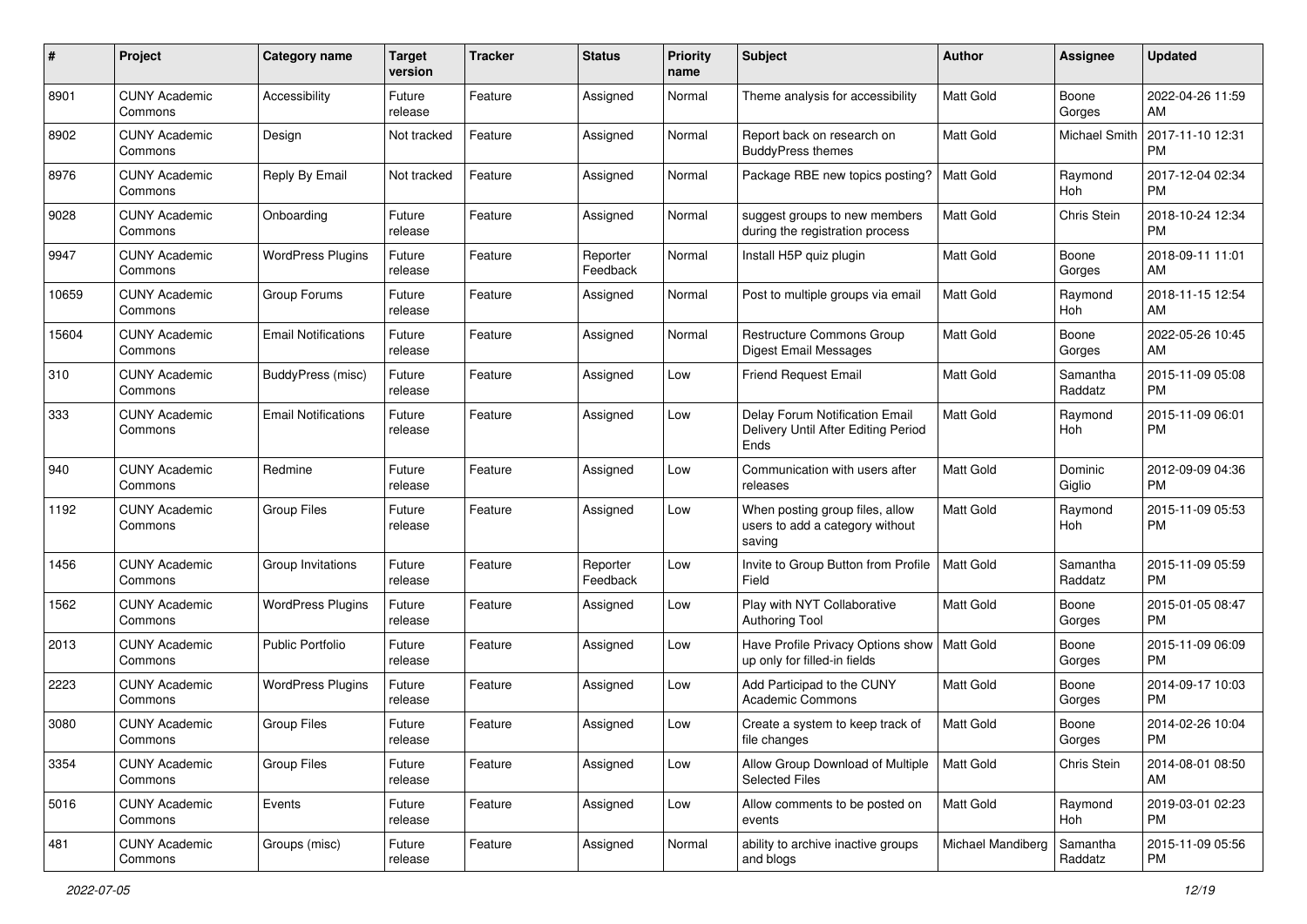| $\#$  | <b>Project</b>                  | <b>Category name</b>     | <b>Target</b><br>version | <b>Tracker</b> | <b>Status</b>        | <b>Priority</b><br>name | <b>Subject</b>                                                                                                                               | Author                  | Assignee            | <b>Updated</b>                |
|-------|---------------------------------|--------------------------|--------------------------|----------------|----------------------|-------------------------|----------------------------------------------------------------------------------------------------------------------------------------------|-------------------------|---------------------|-------------------------------|
| 9908  | <b>CUNY Academic</b><br>Commons |                          | Not tracked              | Feature        | <b>New</b>           | Normal                  | Is it possible to send email<br>updates to users (or an email<br>address not on the list) for only a<br>single page AFTER being<br>prompted? | <b>Michael Shields</b>  | scott voth          | 2018-06-11 01:34<br><b>PM</b> |
| 3458  | <b>CUNY Academic</b><br>Commons | Groups (misc)            | Future<br>release        | Feature        | Assigned             | Normal                  | Filter Members of Group by<br>Campus                                                                                                         | <b>Michael Smith</b>    | Samantha<br>Raddatz | 2014-09-26 08:32<br><b>PM</b> |
| 2753  | <b>CUNY Academic</b><br>Commons | <b>Public Portfolio</b>  | Future<br>release        | Feature        | <b>New</b>           | Normal                  | Create actual actual tagification in<br>academic interests and other<br>fields                                                               | Micki Kaufman           | Boone<br>Gorges     | 2015-01-05 08:52<br><b>PM</b> |
| 2754  | <b>CUNY Academic</b><br>Commons | Design                   | Future<br>release        | Feature        | Assigned             | Normal                  | Determine strategy for CAC logo<br>handling in top header                                                                                    | Micki Kaufman           | Chris Stein         | 2015-01-05 08:53<br><b>PM</b> |
| 3475  | <b>CUNY Academic</b><br>Commons | Events                   | Future<br>release        | Feature        | Assigned             | Normal                  | Request to add plugin to<br>streamline room<br>booking/appointment booking                                                                   | Naomi Barrettara        | Boone<br>Gorges     | 2014-12-01 05:14<br><b>PM</b> |
| 9420  | <b>CUNY Academic</b><br>Commons | cuny.is                  | Not tracked              | Feature        | New                  | Normal                  | Request for http://cuny.is/streams                                                                                                           | Raffi<br>Khatchadourian | Marilyn<br>Weber    | 2018-04-02 10:08<br>AM        |
| 11077 | <b>CUNY Academic</b><br>Commons | Events                   | Not tracked              | Feature        | Reporter<br>Feedback | Normal                  | Show event category description<br>in event list view                                                                                        | Raffi<br>Khatchadourian |                     | 2019-02-12 10:38<br><b>PM</b> |
| 16290 | <b>CUNY Academic</b><br>Commons |                          |                          | Feature        | Reporter<br>Feedback | Normal                  | Add Table Of Contents Block<br>plug-in                                                                                                       | Raffi<br>Khatchadourian |                     | 2022-06-24 10:26<br>AM        |
| 16314 | <b>CUNY Academic</b><br>Commons | <b>WordPress Plugins</b> |                          | Feature        | <b>New</b>           | Normal                  | Install Multicollab plug-in?                                                                                                                 | Raffi<br>Khatchadourian |                     | 2022-06-29 03:44<br><b>PM</b> |
| 8498  | <b>CUNY Academic</b><br>Commons | <b>WordPress Plugins</b> | Future<br>release        | Feature        | <b>New</b>           | Low                     | <b>Gravity Forms Email Users</b>                                                                                                             | Raffi<br>Khatchadourian | Matt Gold           | 2017-10-13 12:58<br><b>PM</b> |
| 58    | <b>CUNY Academic</b><br>Commons | BuddyPress (misc)        | Future<br>release        | Feature        | Assigned             | Low                     | Make member search sortable by<br>last name                                                                                                  | Roberta Brody           | Boone<br>Gorges     | 2010-08-26 02:38<br><b>PM</b> |
| 585   | <b>CUNY Academic</b><br>Commons | Group Forums             | Future<br>release        | Feature        | Assigned             | Normal                  | Merge Forum Topics                                                                                                                           | Sarah Morgano           | Boone<br>Gorges     | 2011-07-06 04:11<br><b>PM</b> |
| 1888  | <b>CUNY Academic</b><br>Commons | Home Page                | Future<br>release        | Feature        | Assigned             | Normal                  | Refactor BP MPO Activity Filter to<br>support proper pagination                                                                              | Sarah Morgano           | Boone<br>Gorges     | 2014-05-01 07:11<br><b>PM</b> |
| 10226 | <b>CUNY Academic</b><br>Commons | Courses                  | Future<br>release        | Feature        | <b>New</b>           | Normal                  | Add "My Courses" to drop down<br>list                                                                                                        | scott voth              | Boone<br>Gorges     | 2021-11-19 12:42<br><b>PM</b> |
| 10354 | <b>CUNY Academic</b><br>Commons | <b>Public Portfolio</b>  | Future<br>release        | Feature        | <b>New</b>           | Normal                  | Opt out of Having a Profile Page                                                                                                             | scott voth              | Chris Stein         | 2020-05-12 10:43<br>AM        |
| 11531 | <b>CUNY Academic</b><br>Commons | Events                   | Future<br>release        | Feature        | New                  | Normal                  | Main Events calendar should<br>include non-public events that<br>user has access to                                                          | scott voth              | Boone<br>Gorges     | 2019-06-11 10:00<br>AM        |
| 11860 | <b>CUNY Academic</b><br>Commons | Registration             | Future<br>release        | Feature        | <b>New</b>           | Normal                  | <b>Ensure Students Are Aware They</b><br>Can Use Aliases At Registration                                                                     | scott voth              |                     | 2019-09-24 08:46<br>AM        |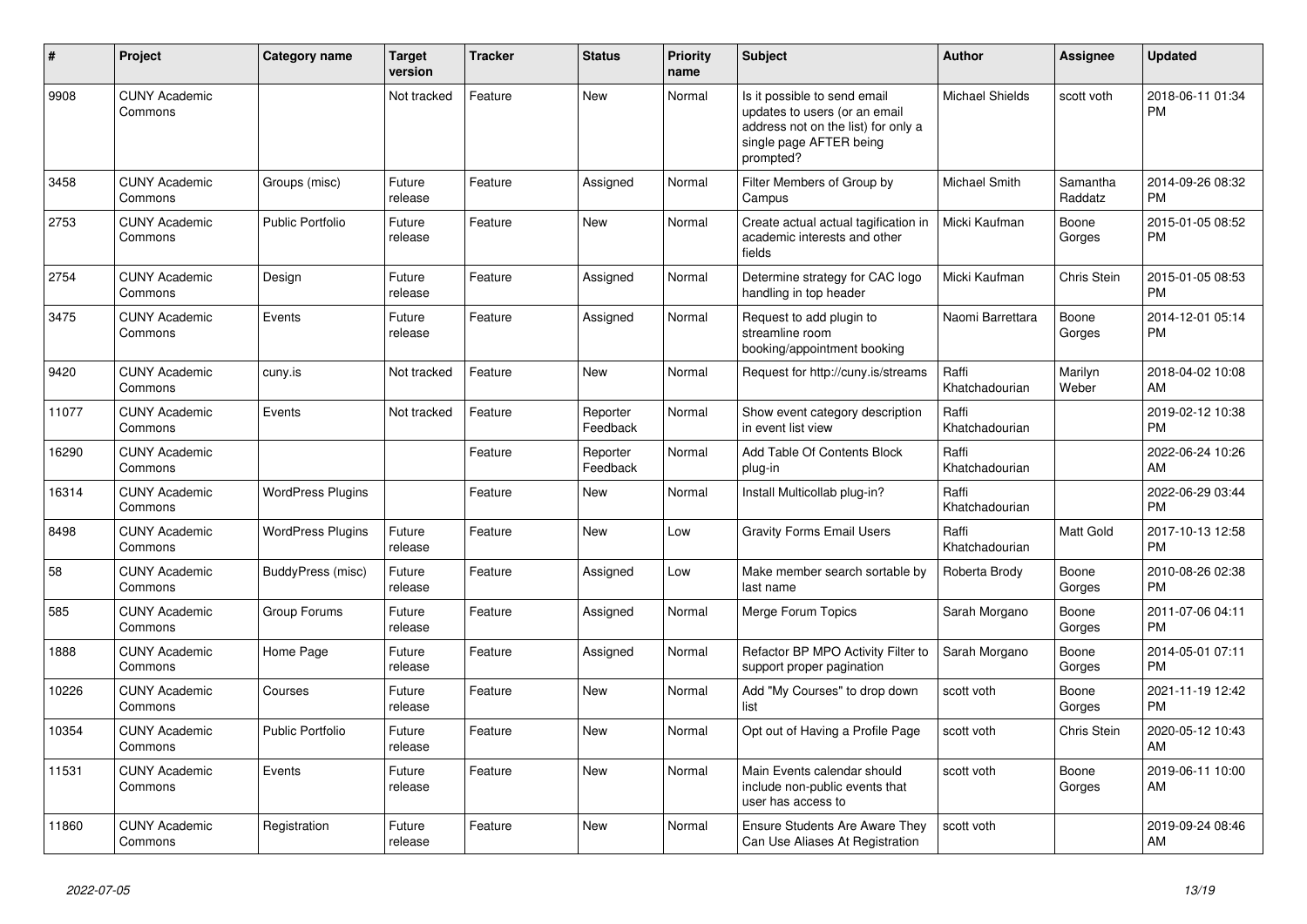| #     | Project                         | Category name            | <b>Target</b><br>version | <b>Tracker</b> | <b>Status</b>        | Priority<br>name | <b>Subject</b>                                                     | <b>Author</b>    | <b>Assignee</b>     | <b>Updated</b>                |
|-------|---------------------------------|--------------------------|--------------------------|----------------|----------------------|------------------|--------------------------------------------------------------------|------------------|---------------------|-------------------------------|
| 14394 | <b>CUNY Academic</b><br>Commons |                          | Not tracked              | Feature        | <b>New</b>           | Normal           | Commons News Site - redesign                                       | scott voth       | scott voth          | 2021-09-14 10:46<br>AM        |
| 519   | <b>CUNY Academic</b><br>Commons | <b>BuddyPress Docs</b>   | Future<br>release        | Feature        | Assigned             | Low              | TOC for individual docs - for new<br>BP "wiki-like" plugin         | scott voth       | Boone<br>Gorges     | 2015-11-09 05:54<br><b>PM</b> |
| 10368 | <b>CUNY Academic</b><br>Commons |                          | Future<br>release        | Feature        | Assigned             | Normal           | Use ORCID data to populate<br>academic profile page                | Stephen Francoeu | Boone<br>Gorges     | 2018-09-25 01:53<br><b>PM</b> |
| 9643  | <b>CUNY Academic</b><br>Commons | Publicity                | Not tracked              | Feature        | <b>New</b>           | Normal           | Create a page on the Commons<br>for logos etc.                     | Stephen Real     | Stephen Real        | 2018-04-24 10:53<br>AM        |
| 5679  | <b>CUNY Academic</b><br>Commons | Analytics                | Not tracked              | Feature        | <b>New</b>           | Normal           | Logged In Users for GA                                             | Valerie Townsend | Valerie<br>Townsend | 2016-06-11 09:49<br>AM        |
| 11883 | <b>CUNY Academic</b><br>Commons | Help/Codex               | Not tracked              | Support        | <b>New</b>           | Normal           | Need Embedding Help Page<br>Update (Tableau)                       | Anthony Wheeler  | scott voth          | 2019-09-24 08:49<br>AM        |
| 9729  | <b>CUNY Academic</b><br>Commons | <b>SEO</b>               | Not tracked              | Support        | <b>New</b>           | Normal           | 503 Errors showing on<br>newlaborforum.cuny.edu                    | Diane Krauthamer | Raymond<br>Hoh      | 2018-05-22 04:48<br><b>PM</b> |
| 11545 | <b>CUNY Academic</b><br>Commons | <b>WordPress Plugins</b> | Not tracked              | Support        | <b>New</b>           | Normal           | Twitter searches in WordPress                                      | Gina Cherry      | Matt Gold           | 2019-09-23 01:03<br><b>PM</b> |
| 12004 | <b>CUNY Academic</b><br>Commons |                          | Not tracked              | Support        | Reporter<br>Feedback | Normal           | Notifications for spam blog<br>comments                            | Gina Cherry      | Raymond<br>Hoh      | 2019-11-01 12:05<br><b>PM</b> |
| 14842 | <b>CUNY Academic</b><br>Commons |                          | Not tracked              | Support        | Reporter<br>Feedback | Normal           | Question about widgets and block<br>editor                         | Gina Cherry      |                     | 2021-10-06 03:01<br><b>PM</b> |
| 12328 | <b>CUNY Academic</b><br>Commons |                          | Not tracked              | Support        | New                  | Normal           | Sign up Code for Non-CUNY<br>Faculty                               | Laurie Hurson    |                     | 2020-01-28 10:25<br>AM        |
| 12484 | <b>CUNY Academic</b><br>Commons |                          | Not tracked              | Support        | Reporter<br>Feedback | Normal           | Sign up Code for COIL Course<br>starting in March                  | Laurie Hurson    | Matt Gold           | 2020-03-02 02:26<br><b>PM</b> |
| 14538 | <b>CUNY Academic</b><br>Commons |                          | Not tracked              | Support        | Reporter<br>Feedback | Normal           | <b>Weebly To Commons</b>                                           | Laurie Hurson    |                     | 2021-09-14 10:47<br>AM        |
| 15176 | <b>CUNY Academic</b><br>Commons |                          | Not tracked              | Support        | Reporter<br>Feedback | Normal           | Archiving Q Writing & Old<br><b>Wordpress Sites on the Commons</b> | Laurie Hurson    |                     | 2022-02-08 10:28<br>AM        |
| 2175  | <b>CUNY Academic</b><br>Commons | WordPress (misc)         | Not tracked              | Support        | Assigned             | Normal           | Subscibe 2 vs. Jetpack<br>subscription options                     | local admin      | Matt Gold           | 2016-01-26 04:58<br><b>PM</b> |
| 9211  | <b>CUNY Academic</b><br>Commons | <b>WordPress Plugins</b> | Future<br>release        | Support        | Reporter<br>Feedback | Normal           | Auto-Role Setting in Forum Plugin<br>Causing Some Confusion        | Luke Waltzer     | Boone<br>Gorges     | 2018-03-13 11:44<br>AM        |
| 15685 | <b>CUNY Academic</b><br>Commons |                          |                          | Support        | New                  | High             | problem with chrome?                                               | Marilyn Weber    |                     | 2022-04-25 03:40<br><b>PM</b> |
| 8607  | <b>CUNY Academic</b><br>Commons |                          | Not tracked              | Support        | <b>New</b>           | Normal           | Paypal?                                                            | Marilyn Weber    | Matt Gold           | 2018-05-15 01:37<br><b>PM</b> |
| 9207  | <b>CUNY Academic</b><br>Commons |                          | Future<br>release        | Support        | Reporter<br>Feedback | Normal           | display dashboards made in<br>Tableau?                             | Marilyn Weber    | Boone<br>Gorges     | 2018-04-10 10:42<br>AM        |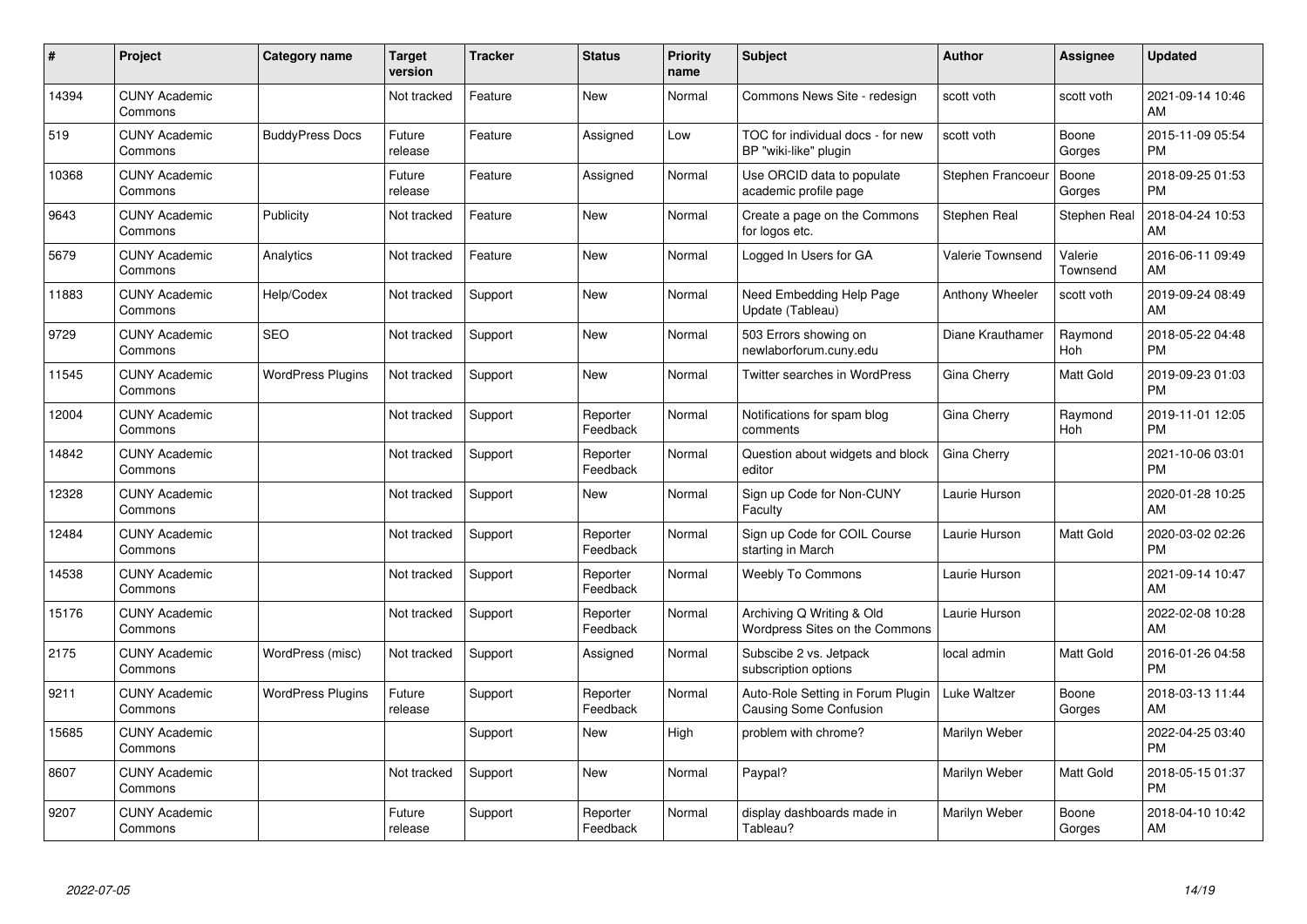| #     | Project                         | Category name             | Target<br>version | <b>Tracker</b> | <b>Status</b>        | <b>Priority</b><br>name | <b>Subject</b>                                                   | <b>Author</b> | <b>Assignee</b>  | <b>Updated</b>                |
|-------|---------------------------------|---------------------------|-------------------|----------------|----------------------|-------------------------|------------------------------------------------------------------|---------------|------------------|-------------------------------|
| 10273 | <b>CUNY Academic</b><br>Commons | Registration              | Not tracked       | Support        | Reporter<br>Feedback | Normal                  | users combining CF and campus<br>address                         | Marilyn Weber |                  | 2019-09-18 10:58<br>AM        |
| 10657 | <b>CUNY Academic</b><br>Commons |                           | Not tracked       | Support        | Reporter<br>Feedback | Normal                  | child theme problems                                             | Marilyn Weber |                  | 2018-11-08 01:19<br><b>PM</b> |
| 11149 | <b>CUNY Academic</b><br>Commons |                           | Not tracked       | Support        | Reporter<br>Feedback | Normal                  | comments getting blocked                                         | Marilyn Weber | Raymond<br>Hoh   | 2019-03-26 11:40<br>AM        |
| 11509 | <b>CUNY Academic</b><br>Commons |                           | Not tracked       | Support        | Reporter<br>Feedback | Normal                  | deleted Page causing a Menu<br>problem?                          | Marilyn Weber |                  | 2019-06-04 09:54<br>AM        |
| 11519 | <b>CUNY Academic</b><br>Commons |                           | Not tracked       | Support        | Assigned             | Normal                  | comment option not appearing                                     | Marilyn Weber |                  | 2019-09-24 10:28<br><b>AM</b> |
| 11771 | <b>CUNY Academic</b><br>Commons |                           | Not tracked       | Support        | Reporter<br>Feedback | Normal                  | post displays in sections                                        | Marilyn Weber |                  | 2019-08-20 10:34<br>AM        |
| 11787 | <b>CUNY Academic</b><br>Commons |                           | Not tracked       | Support        | Reporter<br>Feedback | Normal                  | automated comments notifications<br>on ZenDesk                   | Marilyn Weber |                  | 2019-08-26 06:18<br><b>PM</b> |
| 11848 | <b>CUNY Academic</b><br>Commons |                           | Not tracked       | Support        | Hold                 | Normal                  | a Dean of Faculty wants to share<br>a large file                 | Marilyn Weber |                  | 2019-09-24 08:44<br>AM        |
| 12350 | <b>CUNY Academic</b><br>Commons | <b>Blogs (BuddyPress)</b> | Not tracked       | Support        | Reporter<br>Feedback | Normal                  | URL creation problem                                             | Marilyn Weber |                  | 2020-02-03 11:27<br>AM        |
| 12352 | <b>CUNY Academic</b><br>Commons |                           | Not tracked       | Support        | <b>New</b>           | Normal                  | "posts list" page builder block<br>option                        | Marilyn Weber |                  | 2020-02-03 01:29<br>PM        |
| 12382 | <b>CUNY Academic</b><br>Commons | Membership                | Not tracked       | Support        | New                  | Normal                  | Email request change                                             | Marilyn Weber | Marilyn<br>Weber | 2020-02-06 12:56<br><b>PM</b> |
| 12741 | <b>CUNY Academic</b><br>Commons | <b>WordPress Plugins</b>  | Not tracked       | Support        | Reporter<br>Feedback | Normal                  | <b>Tableau Public Viz Block</b>                                  | Marilyn Weber | Raymond<br>Hoh   | 2020-05-12 11:00<br><b>AM</b> |
| 13034 | <b>CUNY Academic</b><br>Commons |                           | Not tracked       | Support        | Reporter<br>Feedback | Normal                  | a site is asking people to join the<br>Commons to get a download | Marilyn Weber |                  | 2020-07-12 07:23<br>AM        |
| 13255 | <b>CUNY Academic</b><br>Commons |                           | Not tracked       | Support        | Reporter<br>Feedback | Normal                  | Accessibility problems                                           | Marilyn Weber |                  | 2020-09-01 05:48<br><b>PM</b> |
| 13286 | <b>CUNY Academic</b><br>Commons |                           | Not tracked       | Support        | New                  | Normal                  | problem connecting with<br>WordPress app                         | Marilyn Weber | Raymond<br>Hoh   | 2020-09-08 11:16<br><b>AM</b> |
| 13975 | <b>CUNY Academic</b><br>Commons | Social Paper              | Not tracked       | Support        | Reporter<br>Feedback | Normal                  | can't approve comments on Social<br>Paper paper                  | Marilyn Weber |                  | 2021-02-12 09:33<br>AM        |
| 14074 | <b>CUNY Academic</b><br>Commons | WordPress (misc)          | Not tracked       | Support        | Reporter<br>Feedback | Normal                  | page password protection problem   Marilyn Weber                 |               |                  | 2021-03-02 11:03<br><b>AM</b> |
| 14398 | <b>CUNY Academic</b><br>Commons |                           | Not tracked       | Support        | Reporter<br>Feedback | Normal                  | Events plug-in notification problem                              | Marilyn Weber |                  | 2021-05-11 11:21<br>AM        |
| 14784 | <b>CUNY Academic</b><br>Commons |                           |                   | Support        | Reporter<br>Feedback | Normal                  | User report of logo problem when<br>using Customizer theme       | Marilyn Weber |                  | 2021-09-17 10:25<br>AM        |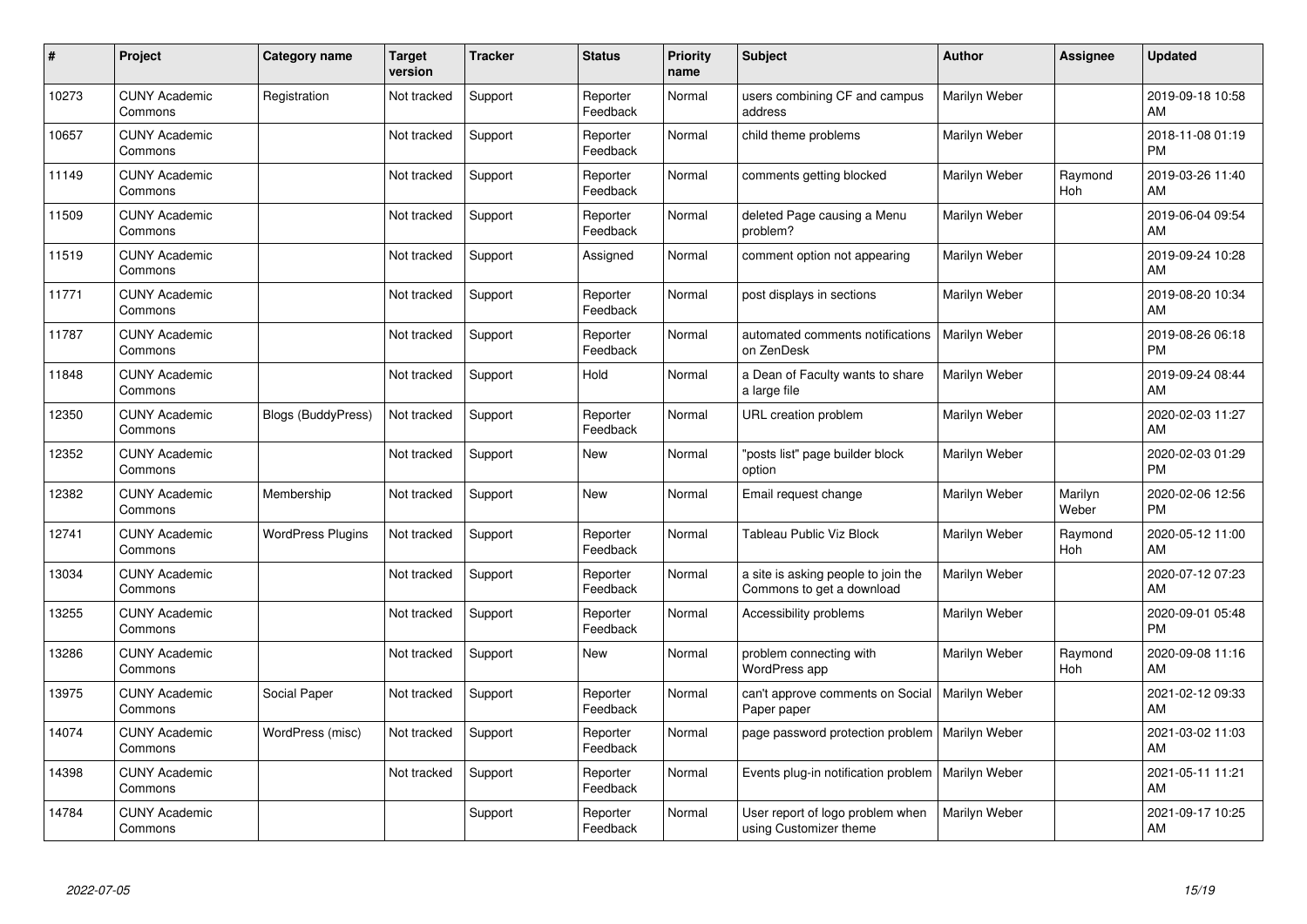| #     | Project                         | <b>Category name</b>     | <b>Target</b><br>version | <b>Tracker</b> | <b>Status</b>        | <b>Priority</b><br>name | <b>Subject</b>                                                                            | <b>Author</b>    | <b>Assignee</b>     | <b>Updated</b>                |
|-------|---------------------------------|--------------------------|--------------------------|----------------|----------------------|-------------------------|-------------------------------------------------------------------------------------------|------------------|---------------------|-------------------------------|
| 14900 | <b>CUNY Academic</b><br>Commons |                          | Not tracked              | Support        | Reporter<br>Feedback | Normal                  | previous theme?                                                                           | Marilyn Weber    |                     | 2021-10-25 10:31<br>AM        |
| 14911 | <b>CUNY Academic</b><br>Commons | <b>WordPress Themes</b>  | Not tracked              | Support        | <b>New</b>           | Normal                  | Twentytwentyone theme                                                                     | Marilyn Weber    |                     | 2021-10-28 10:37<br>AM        |
| 15045 | <b>CUNY Academic</b><br>Commons |                          |                          | Support        | <b>New</b>           | Normal                  | no result for KCeL in the search<br>box on the commons                                    | Marilyn Weber    |                     | 2021-12-10 11:29<br>AM        |
| 15169 | <b>CUNY Academic</b><br>Commons |                          | 2.0.3                    | Support        | Reporter<br>Feedback | Normal                  | new Prelude website zipfiles for<br>custom theme and other files.                         | Marilyn Weber    |                     | 2022-06-29 11:32<br>AM        |
| 15260 | <b>CUNY Academic</b><br>Commons |                          |                          | Support        | Reporter<br>Feedback | Normal                  | Diacritical markings   European<br><b>Stages</b>                                          | Marilyn Weber    |                     | 2022-02-04 08:16<br>AM        |
| 15370 | <b>CUNY Academic</b><br>Commons |                          |                          | Support        | Reporter<br>Feedback | Normal                  | All-in-One Event Calendar?                                                                | Marilyn Weber    |                     | 2022-02-17 11:03<br>AM        |
| 15565 | <b>CUNY Academic</b><br>Commons |                          |                          | Support        | <b>New</b>           | Normal                  | Events - send updates to an email<br>listserv                                             | Marilyn Weber    |                     | 2022-03-10 01:06<br><b>PM</b> |
| 15655 | <b>CUNY Academic</b><br>Commons |                          | 2.0.3                    | Support        | Reporter<br>Feedback | Normal                  | Event Aggregator plugin?                                                                  | Marilyn Weber    |                     | 2022-06-29 11:32<br>AM        |
| 15816 | <b>CUNY Academic</b><br>Commons |                          | Not tracked              | Support        | New                  | Normal                  | slow loading at SPS                                                                       | Marilyn Weber    |                     | 2022-04-05 01:26<br><b>PM</b> |
| 16099 | <b>CUNY Academic</b><br>Commons |                          |                          | Support        | Reporter<br>Feedback | Normal                  | request for Newsletter Glue                                                               | Marilyn Weber    |                     | 2022-05-13 12:14<br><b>PM</b> |
| 16110 | <b>CUNY Academic</b><br>Commons |                          |                          | Support        | Reporter<br>Feedback | Normal                  | remove Creative Commons<br>license from pages?                                            | Marilyn Weber    | Raymond<br>Hoh      | 2022-05-17 06:11<br><b>PM</b> |
| 636   | <b>CUNY Academic</b><br>Commons | WordPress (misc)         | Not tracked              | Support        | Assigned             | Normal                  | Create Lynda.com-like Table of<br><b>Contents for Prospective Tutorial</b><br>Screencasts | Matt Gold        | scott voth          | 2016-02-23 03:12<br><b>PM</b> |
| 4070  | <b>CUNY Academic</b><br>Commons | Analytics                | Not tracked              | Support        | Assigned             | Normal                  | Request for JITP site analytics                                                           | <b>Matt Gold</b> | Seth Persons        | 2016-02-23 03:09<br><b>PM</b> |
| 4986  | <b>CUNY Academic</b><br>Commons | <b>ZenDesk</b>           | Not tracked              | Support        | Assigned             | Normal                  | Prepare documentation for<br>Zendesk re web widget                                        | Matt Gold        | Samantha<br>Raddatz | 2016-02-25 03:09<br><b>PM</b> |
| 9941  | <b>CUNY Academic</b><br>Commons | Wiki                     | Not tracked              | Support        | Assigned             | Normal                  | Wiki functionality                                                                        | <b>Matt Gold</b> | Boone<br>Gorges     | 2018-06-26 10:57<br>AM        |
| 11449 | <b>CUNY Academic</b><br>Commons | WordPress - Media        | Not tracked              | Support        | Reporter<br>Feedback | Normal                  | Cloning Media Library for JITP<br>from Staging to Production Site                         | Patrick DeDauw   | Boone<br>Gorges     | 2019-05-13 12:00<br><b>PM</b> |
| 14983 | <b>CUNY Academic</b><br>Commons | WordPress (misc)         | Not tracked              | Support        | Reporter<br>Feedback | Normal                  | "Read More" tag not working                                                               | Rebecca Krisel   | Raymond<br>Hoh      | 2021-11-23 01:17<br><b>PM</b> |
| 5826  | <b>CUNY Academic</b><br>Commons | <b>WordPress Plugins</b> | Future<br>release        | Support        | Reporter<br>Feedback | Normal                  | <b>Remove Subscription Options</b><br>plugin from directory                               | Sarah Morgano    | Sarah<br>Morgano    | 2016-10-21 04:14<br><b>PM</b> |
| 3492  | <b>CUNY Academic</b><br>Commons | <b>WordPress Themes</b>  | Future<br>release        | Support        | Assigned             | Normal                  | Add CBOX theme to the<br>Commons                                                          | scott voth       | Raymond<br>Hoh      | 2014-10-08 05:55<br><b>PM</b> |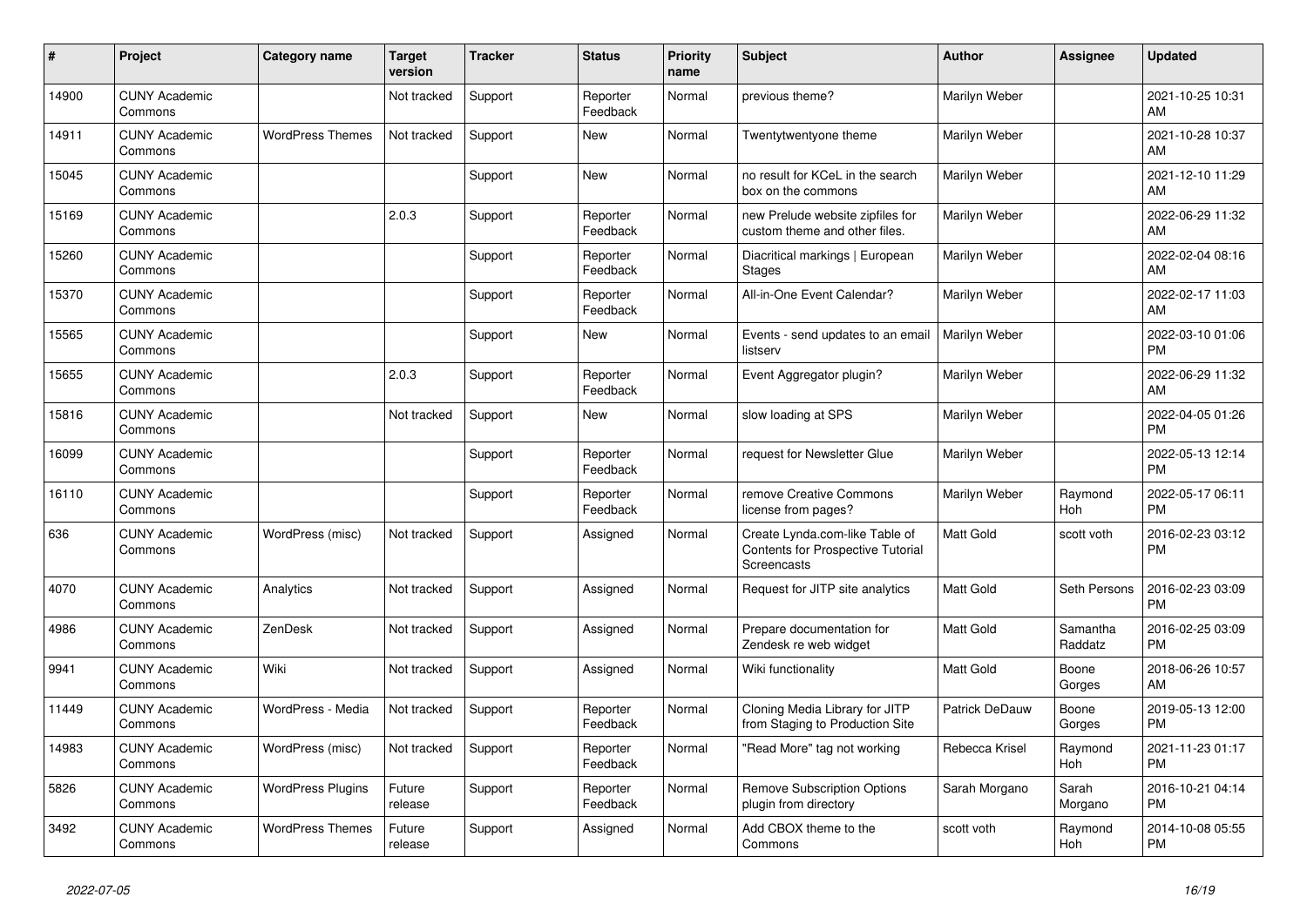| $\pmb{\#}$ | Project                         | <b>Category name</b>     | <b>Target</b><br>version | <b>Tracker</b> | <b>Status</b>        | <b>Priority</b><br>name | <b>Subject</b>                                                      | <b>Author</b>    | <b>Assignee</b>    | <b>Updated</b>                |
|------------|---------------------------------|--------------------------|--------------------------|----------------|----------------------|-------------------------|---------------------------------------------------------------------|------------------|--------------------|-------------------------------|
| 10839      | <b>CUNY Academic</b><br>Commons | About page               | Not tracked              | Support        | <b>New</b>           | Normal                  | <b>Mission Statement Needs</b><br>Revision                          | scott voth       | Matt Gold          | 2018-12-26 10:58<br>AM        |
| 10982      | <b>CUNY Academic</b><br>Commons | Domain Mapping           | Not tracked              | Support        | Reporter<br>Feedback | Normal                  | <b>CNAME</b> question                                               | scott voth       |                    | 2019-01-22 04:29<br><b>PM</b> |
| 11386      | <b>CUNY Academic</b><br>Commons | WordPress - Media        | Not tracked              | Support        | Reporter<br>Feedback | Normal                  | disappearing images                                                 | scott voth       | Boone<br>Gorges    | 2019-05-14 10:32<br>AM        |
| 11493      | <b>CUNY Academic</b><br>Commons | Domain Mapping           | Not tracked              | Support        | Reporter<br>Feedback | Normal                  | Domain Mapping Request - Talia<br>Schaffer                          | scott voth       | Matt Gold          | 2019-08-06 08:39<br>AM        |
| 11496      | <b>CUNY Academic</b><br>Commons | <b>Public Portfolio</b>  | 1.15.2                   | Support        | <b>New</b>           | Normal                  | Replace Twitter Icon on Member<br>Portfolio page                    | scott voth       | Boone<br>Gorges    | 2019-06-06 01:03<br><b>PM</b> |
| 11788      | <b>CUNY Academic</b><br>Commons | <b>WordPress Plugins</b> | Future<br>release        | Support        | Reporter<br>Feedback | Normal                  | Plugin Request - Browse Aloud                                       | scott voth       |                    | 2019-09-24 08:42<br>AM        |
| 12247      | <b>CUNY Academic</b><br>Commons | Publicity                | Not tracked              | Support        | <b>New</b>           | Normal                  | <b>Screenshot of First Commons</b><br>Homepage                      | scott voth       | scott voth         | 2020-01-14 12:08<br><b>PM</b> |
| 13946      | <b>CUNY Academic</b><br>Commons | <b>WordPress Plugins</b> | 2.1.0                    | Support        | Assigned             | Normal                  | <b>Custom Embed handler For</b><br>OneDrive files                   | scott voth       | Raymond<br>Hoh     | 2022-05-26 10:46<br>AM        |
| 14994      | <b>CUNY Academic</b><br>Commons | cdev.gc.cuny.edu         | Not tracked              | Support        | In Progress          | Normal                  | Clear Cache on CDEV                                                 | scott voth       | Raymond<br>Hoh     | 2021-12-07 03:51<br><b>PM</b> |
| 15767      | <b>CUNY Academic</b><br>Commons | WordPress (misc)         |                          | Support        | <b>New</b>           | Normal                  | Site loading slowly                                                 | scott voth       | Boone<br>Gorges    | 2022-04-04 08:56<br><b>PM</b> |
| 11624      | <b>CUNY Academic</b><br>Commons | WordPress (misc)         | Not tracked              | Support        | <b>New</b>           | Normal                  | Change pages into posts or swap<br>database for a Commons site?     | Stephen Klein    | Raymond<br>Hoh     | 2019-07-09 11:04<br>AM        |
| 2666       | <b>CUNY Academic</b><br>Commons | About page               | Not tracked              | Documentation  | Assigned             | Normal                  | <b>Update About Text</b>                                            | Chris Stein      | Luke Waltzer       | 2016-03-04 11:19<br>AM        |
| 3565       | <b>CUNY Academic</b><br>Commons | My Commons               | Not tracked              | Documentation  | <b>New</b>           | Normal                  | Load Newest inconsistencies                                         | Chris Stein      | scott voth         | 2015-11-09 01:16<br><b>PM</b> |
| 3524       | <b>CUNY Academic</b><br>Commons | Documentation            | Not tracked              | Documentation  | Assigned             | Normal                  | Post describing all you can do<br>when starting up a new blog/group | <b>Matt Gold</b> | scott voth         | 2014-10-04 12:56<br><b>PM</b> |
| 8666       | <b>CUNY Academic</b><br>Commons | Teaching                 | Not tracked              | Documentation  | Assigned             | Normal                  | Create Teaching on the Commons<br>Resource Page                     | Matt Gold        | Laurie Hurson      | 2019-09-23 03:16<br><b>PM</b> |
| 12392      | <b>CUNY Academic</b><br>Commons | Help/Codex               | Not tracked              | Documentation  | New                  | Normal                  | <b>Updates to Common Commons</b><br>Questions on Help Page          | scott voth       | Margaret<br>Galvan | 2020-02-11 10:53<br>AM        |
| 3369       | <b>CUNY Academic</b><br>Commons | Reply By Email           | Not tracked              | Outreach       | Hold                 | Normal                  | Release reply by email to WP<br>plugin directory                    | <b>Matt Gold</b> | Raymond<br>Hoh     | 2016-03-01 12:46<br><b>PM</b> |
| 9015       | <b>CUNY Academic</b><br>Commons | Groups (misc)            | Not tracked              | Outreach       | Assigned             | Normal                  | Email group admins the email<br>addresses of their groups           | Matt Gold        | Matt Gold          | 2018-01-02 09:54<br>AM        |
| 14475      | <b>CUNY Academic</b><br>Commons |                          | Not tracked              | Publicity      | <b>New</b>           | Normal                  | <b>OER Showcase Page</b>                                            | Laurie Hurson    | Laurie Hurson      | 2021-09-14 10:46<br>AM        |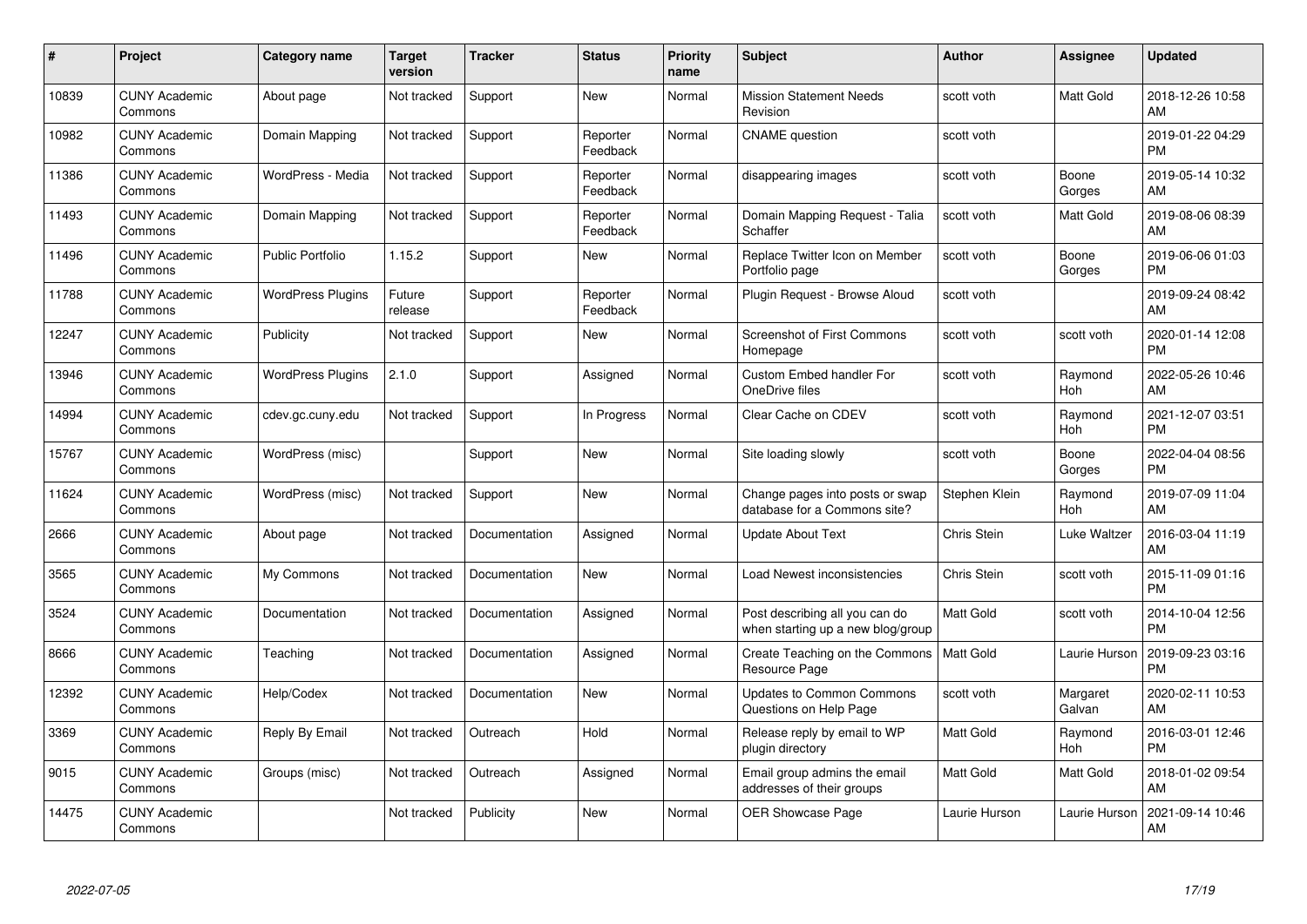| #     | Project                         | <b>Category name</b>        | <b>Target</b><br>version | <b>Tracker</b> | <b>Status</b>        | Priority<br>name | <b>Subject</b>                                                                       | <b>Author</b>    | Assignee            | <b>Updated</b>                |
|-------|---------------------------------|-----------------------------|--------------------------|----------------|----------------------|------------------|--------------------------------------------------------------------------------------|------------------|---------------------|-------------------------------|
| 14504 | <b>CUNY Academic</b><br>Commons |                             | Not tracked              | Publicity      | Reporter<br>Feedback | Normal           | Adding showcases to home page<br>menu                                                | Laurie Hurson    | Boone<br>Gorges     | 2022-01-19 03:26<br>PM.       |
| 2612  | <b>CUNY Academic</b><br>Commons |                             | Not tracked              | Publicity      | Assigned             | Normal           | Pinterest site for the Commons                                                       | local admin      | Sarah<br>Morgano    | 2016-03-04 11:19<br>AM        |
| 6014  | <b>CUNY Academic</b><br>Commons | Publicity                   | Future<br>release        | Publicity      | Reporter<br>Feedback | Normal           | Google search listing                                                                | Matt Gold        | Boone<br>Gorges     | 2016-09-21 03:48<br><b>PM</b> |
| 3506  | <b>CUNY Academic</b><br>Commons | Publicity                   | 1.7                      | Publicity      | <b>New</b>           | Normal           | Prepare 1.7 email messaging                                                          | Micki Kaufman    | Micki<br>Kaufman    | 2014-10-01 12:36<br><b>PM</b> |
| 3509  | <b>CUNY Academic</b><br>Commons | Publicity                   | 1.7                      | Publicity      | New                  | Normal           | Create 1.7 digital signage imagery                                                   | Micki Kaufman    | Marilyn<br>Weber    | 2014-10-01 12:40<br><b>PM</b> |
| 3510  | <b>CUNY Academic</b><br>Commons | Publicity                   | 1.7                      | Publicity      | Assigned             | Normal           | Post on the News Blog re: 'My<br>Commons'                                            | Micki Kaufman    | Sarah<br>Morgano    | 2014-10-15 11:18<br><b>AM</b> |
| 3511  | <b>CUNY Academic</b><br>Commons | Publicity                   | 1.7                      | Publicity      | Assigned             | Normal           | Social media for 1.7                                                                 | Micki Kaufman    | Sarah<br>Morgano    | 2014-10-14 03:32<br><b>PM</b> |
| 6665  | <b>CUNY Academic</b><br>Commons |                             | Not tracked              | Publicity      | New                  | Normal           | Dead Link in 1.10 announcement<br>post                                               | Paige Dupont     | Stephen Real        | 2016-12-01 03:11<br><b>PM</b> |
| 5298  | <b>CUNY Academic</b><br>Commons |                             | Not tracked              | Publicity      | <b>New</b>           | Normal           | Survey Pop-Up Text                                                                   | Samantha Raddatz | Samantha<br>Raddatz | 2016-03-22 12:27<br><b>PM</b> |
| 11393 | <b>CUNY Academic</b><br>Commons |                             | Not tracked              | Publicity      | <b>New</b>           | Normal           | After 1.15 release, ceate a hero<br>slide and post about adding a site<br>to a group | scott voth       | Patrick<br>Sweeney  | 2019-05-14 10:32<br>AM        |
| 10580 | <b>CUNY Academic</b><br>Commons | Information<br>Architecture | Future<br>release        | Design/UX      | <b>New</b>           | Normal           | Primary nav item review                                                              | Boone Gorges     | Sara Cannon         | 2022-06-28 01:29<br><b>PM</b> |
| 860   | <b>CUNY Academic</b><br>Commons | Design                      | Future<br>release        | Design/UX      | Assigned             | Normal           | <b>Standardize Button Treatment</b><br><b>Across the Commons</b>                     | Chris Stein      | Chris Stein         | 2014-05-01 09:45<br>AM        |
| 3059  | <b>CUNY Academic</b><br>Commons | Group Forums                | Future<br>release        | Design/UX      | New                  | Normal           | Forum Post Permissable Content<br><b>Explanatory Text</b>                            | Chris Stein      | Chris Stein         | 2015-04-02 11:27<br>AM        |
| 15210 | <b>CUNY Academic</b><br>Commons | Analytics                   | Not tracked              | Design/UX      | New                  | Normal           | Google Analytics improvements                                                        | Colin McDonald   | Boone<br>Gorges     | 2022-05-24 10:47<br>AM.       |
| 11843 | <b>CUNY Academic</b><br>Commons | WordPress (misc)            | Future<br>release        | Design/UX      | New                  | Normal           | Tweaking the Gutenberg Editor<br>Interface                                           | Laurie Hurson    |                     | 2022-04-26 12:00<br><b>PM</b> |
| 7624  | <b>CUNY Academic</b><br>Commons | BuddyPress (misc)           | Future<br>release        | Design/UX      | <b>New</b>           | Normal           | <b>BP Notifications</b>                                                              | Luke Waltzer     | Paige Dupont        | 2017-02-08 10:43<br><b>PM</b> |
| 6392  | <b>CUNY Academic</b><br>Commons | Group Forums                | Future<br>release        | Design/UX      | Assigned             | Low              | Composition/Preview Panes in<br>Forum Posts                                          | Luke Waltzer     | Paige Dupont        | 2016-10-21 04:26<br><b>PM</b> |
| 3577  | <b>CUNY Academic</b><br>Commons | My Commons                  | Future<br>release        | Design/UX      | Assigned             | Normal           | Replies to items in My Commons                                                       | <b>Matt Gold</b> | Raymond<br>Hoh      | 2015-04-09 05:19<br><b>PM</b> |
| 4027  | <b>CUNY Academic</b><br>Commons | Commons In A Box            | Not tracked              | Design/UX      | Assigned             | Normal           | Usability review of CBOX update<br>procedures                                        | <b>Matt Gold</b> | Samantha<br>Raddatz | 2015-05-11 06:36<br><b>PM</b> |